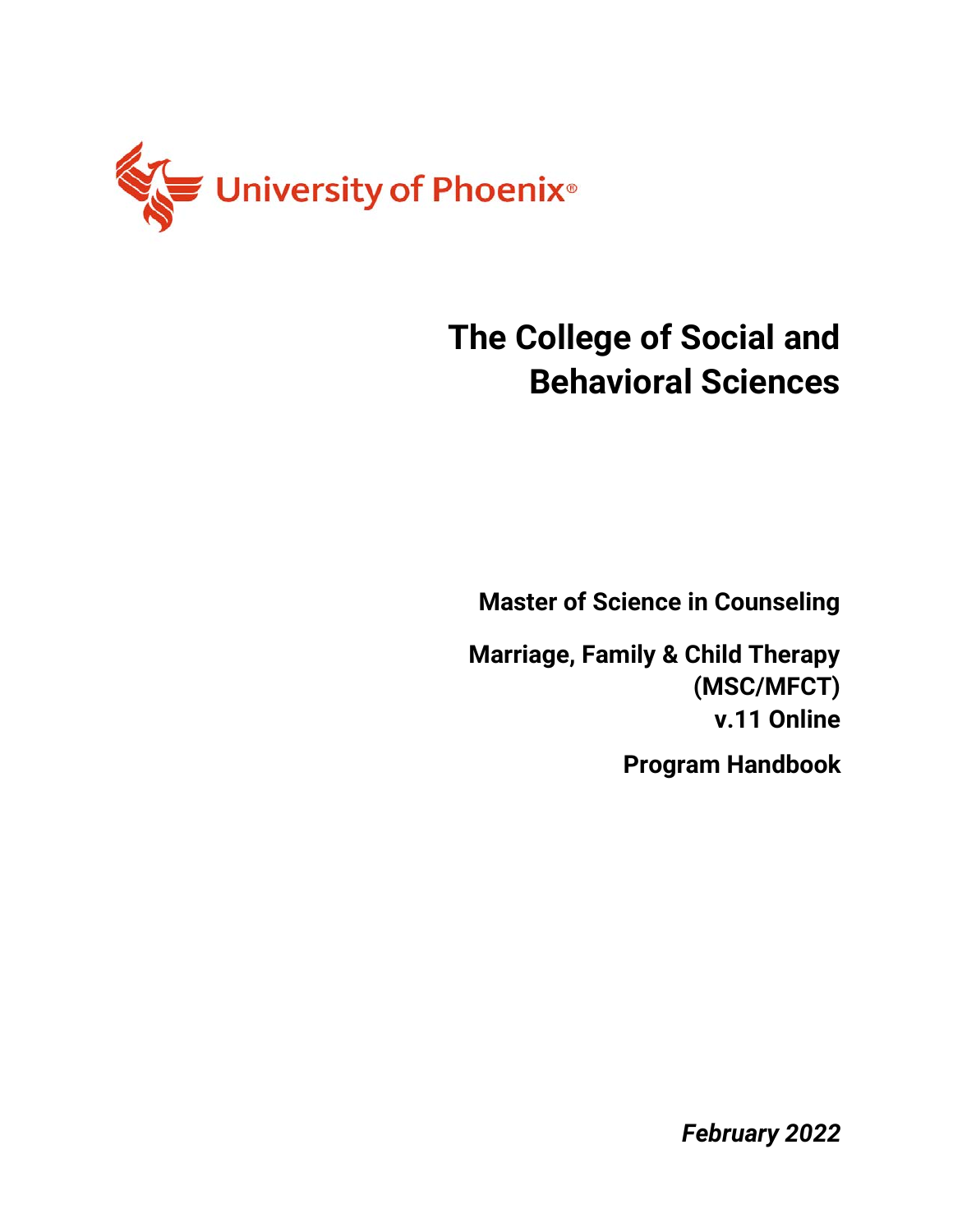# **Table of Contents**

| Counseling Program Professional Dispositions Assessment Rubric7   |  |
|-------------------------------------------------------------------|--|
| Supplemental and Professional Standards for MSC/MFCT Candidates12 |  |
|                                                                   |  |
|                                                                   |  |
|                                                                   |  |
|                                                                   |  |
|                                                                   |  |
|                                                                   |  |
|                                                                   |  |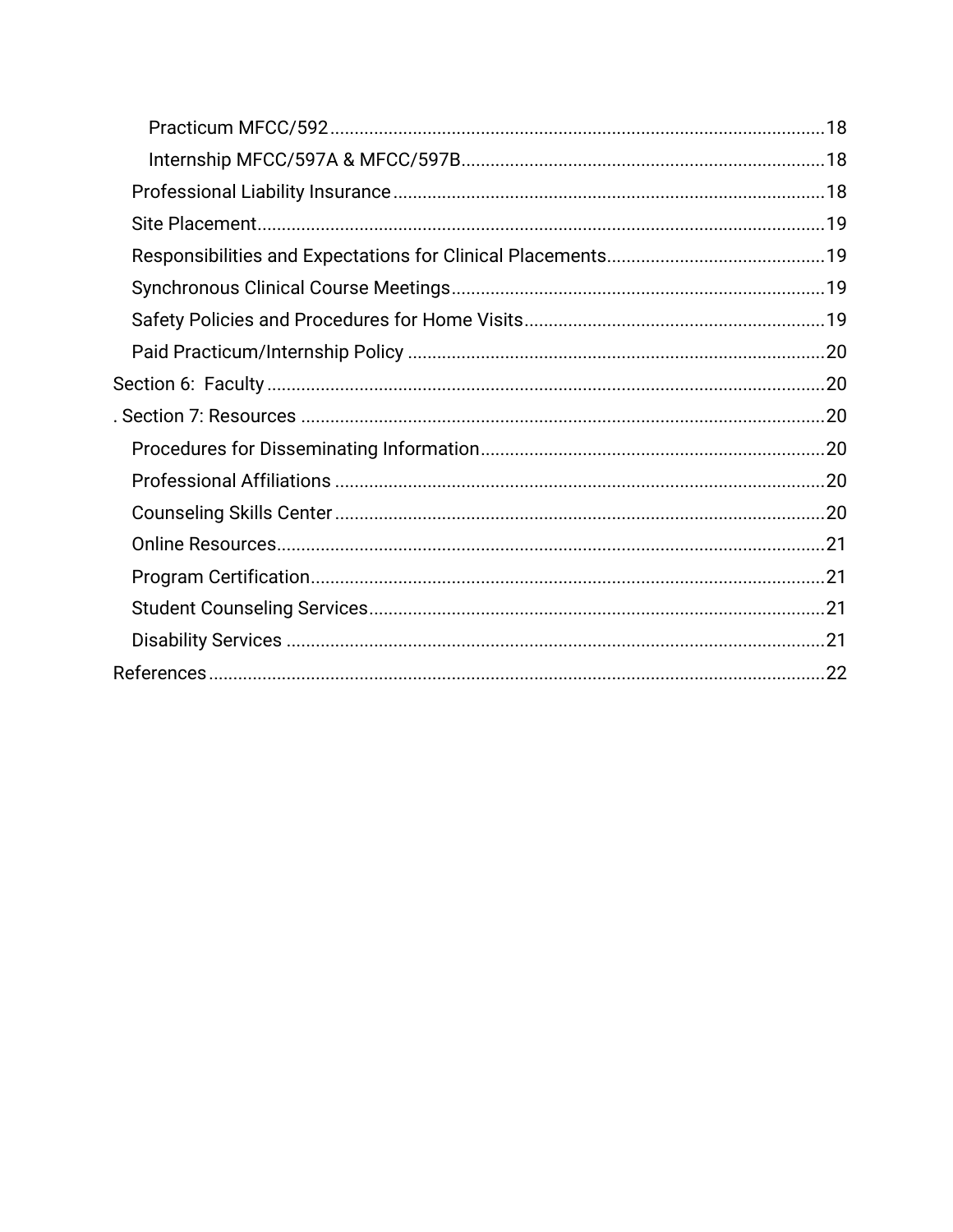## **Section 1: Introduction**

#### <span id="page-3-1"></span><span id="page-3-0"></span>*Welcome*

Welcome to the University of Phoenix online Master of Science in Counseling Marriage, Family and Child Therapy (MSC/MFCT) program. You have joined a community of mental health professionals committed to providing you with a collaborative, scholarly and practitioner-oriented academic and clinical experience. University of Phoenix cultivates an award-winning multi-cultural environment of mutual respect. Our MFCT program maintains a low faculty-to-student ratio, which allows for engagement with you, our students, via ongoing dialogue for personal mentoring as well as for collaborative inquiry and practice. Our comprehensive, rigorous, and research-based curriculum is designed to build your professional identity as a marriage and family therapist and prepare you for state licensure.

You will be supported and guided through the theoretical knowledge and clinical skills development of each phase of the degree program. On behalf of the MFCT faculty and the entire College of Social and Behavioral Sciences, I wish you much success in this program.

Sincerely,

Christina Neider, Ed.D. Dean, College of Social and Behavioral Sciences

#### <span id="page-3-2"></span>*Introduction*

This handbook outlines areas critical to effective student learning in the Master of Science in Counseling (MSC) Marriage, Family and Child Therapy (MFCT) program. Students will use this handbook as a resource guide, along with other UOPX student resources and materials, as they progress through the online MFCT program.

## <span id="page-3-3"></span>*Overview of the Online MSC/MFCT Program*

The Master of Science in Counseling/ Marriage, Family and Child Therapy degree program meets the California Licensed Marriage and Family Therapist (LMFT) and Licensed Professional Clinical Counselor (LPCC) educational requirements for registration with the Board of Behavioral Sciences (BBS) as an Associate Marriage and Family Therapist (AMFT) and an Associate Professional Clinical Counselor (APCC). Upon successful completion of all educational requirements and required postgraduate supervised clinical hours, graduates are eligible to sit for the LMFT and LPCC licensure exams in California.

The Master of Science in Counseling degree program is a 60-credit degree with a specialization in Marriage, Family, and Child Therapy and provides the required knowledge and skills for students to become competent and ethical practitioners. The MSC/MFCT specialization provides an understanding of marriage and family therapy in recovery-oriented care to the community. Students are involved in a variety of educational and clinical activities that prepare them to help their clients achieve their goals. The program prepares graduates to work as practitioners with

MSC/MFCT Program Handbook | February 2022 | 1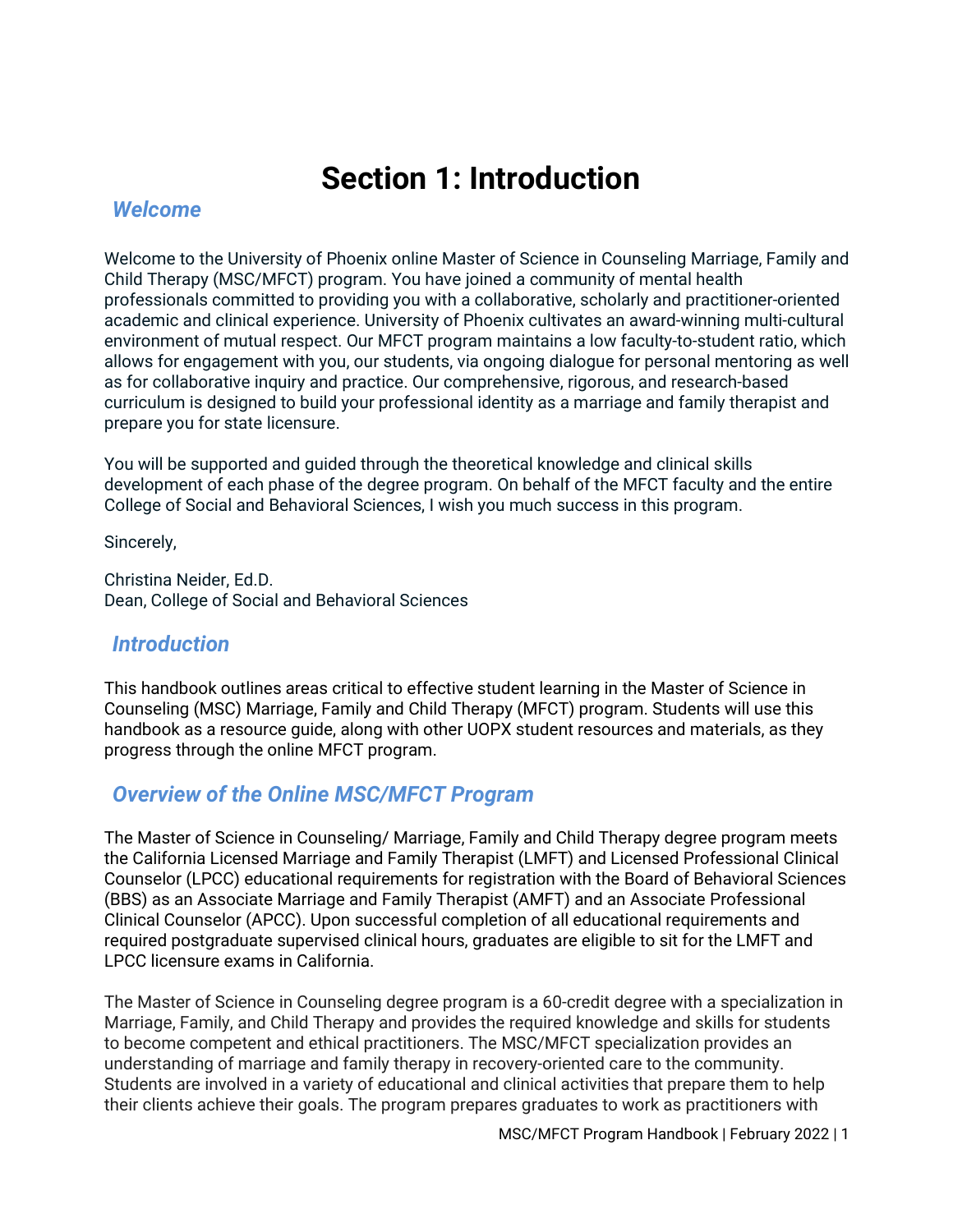diverse clients in various clinical environments, including private practice, hospitals, schools, nonprofit, public, and private mental health agencies. Students learn the foundations of counseling including theories and their application with individuals, children, families, couples, and groups; assessment and evaluation; counseling and consultative relationships; career planning; research methods; legal and ethical concerns, trauma and crisis, and program development, implementation, and evaluation. In addition, the specialization covers cultural competency and sensitivity, including a familiarity with the racial, cultural, linguistic, and ethnic backgrounds of persons living in California.

### <span id="page-4-0"></span>*Post-Graduate Licensure Requirements*

The Master of Science in Counseling/Marriage, Family and Child Therapy program prepares students for licensure as a Marriage and Family Therapist in jurisdictions where it is offered. In order to practice as a counselor in most states, the student must be licensed as a MFT (marriage and family therapist), LPC (licensed professional counselor), or other comparable state professional license designation. License requirements vary by state. Students should ensure they stay updated on the licensure requirements in any state in which the student desires to practice. Review state licensure requirements: **MFCT State Licensure Requirements** 

#### California students:

The Master of Science in Counseling/ Marriage, Family and Child Therapy degree program meets the California Licensed Marriage and Family Therapist (LMFT) and Licensed Professional Clinical Counselor (LPCC) educational requirements for registration with the Board of Behavioral Sciences (BBS) as an Associate Marriage and Family Therapist (AMFT) and an Associate Professional Clinical Counselor (APCC). Upon successful completion of all educational requirements and required postgraduate supervised clinical hours, graduates are eligible to sit for the LMFT and LPCC licensure exams in California. Review state licensure requirements (CA specific).

### <span id="page-4-1"></span>*Professional Identity and Professional Organizations*

#### <span id="page-4-2"></span>**Developing Your Professional Identity**

Your MSC/MFCT program is designed to prepare you to become a licensed marriage and family therapist (LMFT). Licensed marriage and family therapists are a specialized group among several mental health professionals educated and trained to diagnose and treat the mental disorders of individuals, couples, families, and groups (California Association of Marriage and Family Therapists [CAMFT], 2022). In addition, LMFTs specifically have training to assist with relationship difficulties. This orientation of LMFTs involves viewing problems in the context of the relationships in which people are a part.

The California Association of Marriage and Family Therapists (2022) explains the philosophy behind the unique mental health license as a marriage and family therapist. [Marriage and family therapists]…believe that an individual's mental or emotional problems must be treated within the context of his or her current or prior relationships if the gains are to be meaningful and productive for the patient. This treatment philosophy is consistent with current thinking in the health care field, which increasingly emphasizes inter-agency cooperation, involvement of the family, integration, and coordination of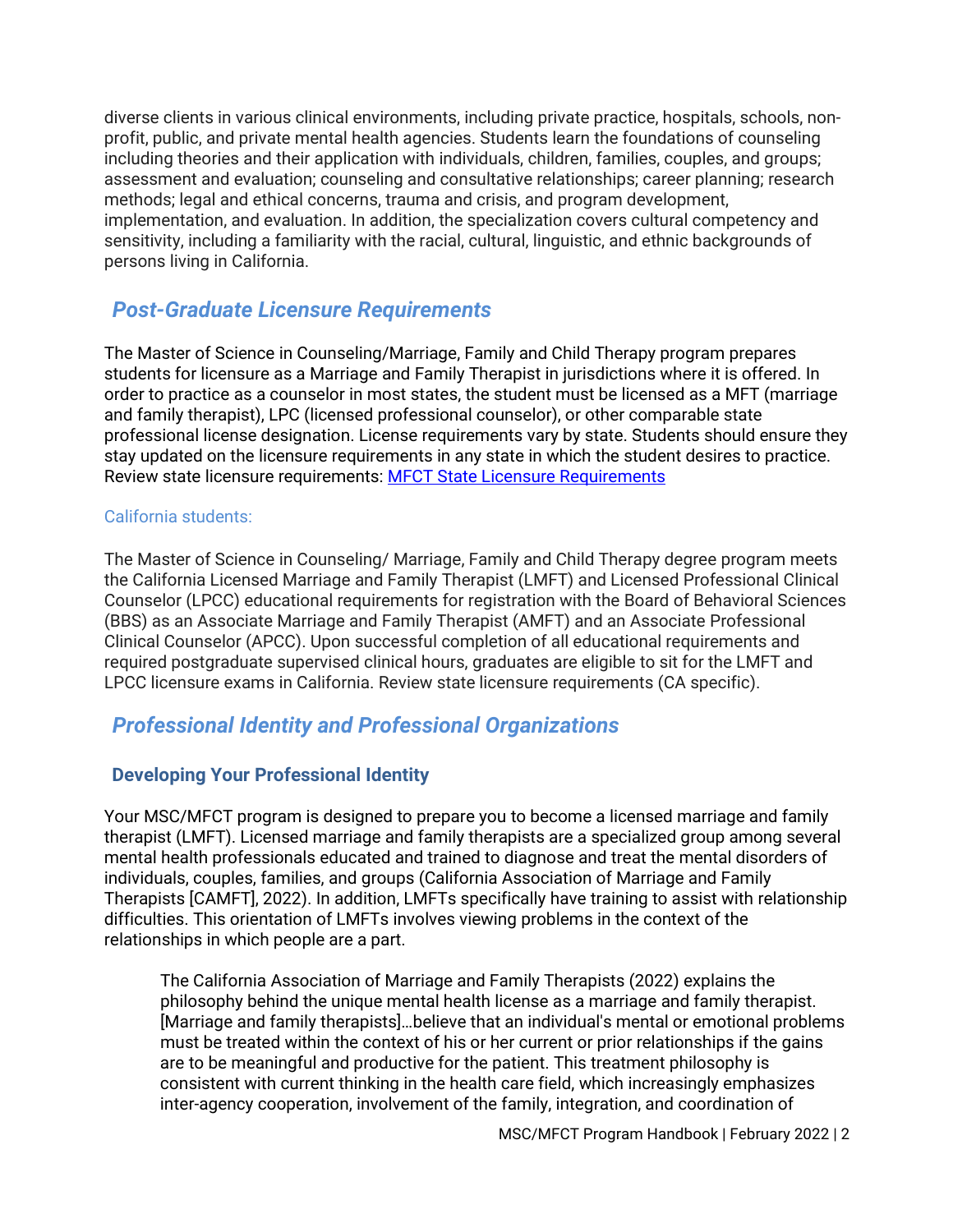services. (Why use a LMFT?, 2022).

Marriage and family therapists practice according to the positive philosophy of recovery-oriented care, believing that people with personal and mental health challenges can recover – that is, return to a satisfying life when provided appropriate rehabilitation interventions (American Psychological Association, 2014). This strengths-based approach is underlying the work done by LMFTs.

Using recovery-oriented care as the basis of treatment, [M]arriage and family therapists are often able to treat a patient's condition quickly - a cost-effective and practical approach to mental healthcare and a prime reason so many physicians and others refer patients to marriage and family therapists. When it is in the best interest of the patient or outside the scope of the marriage and family therapist's license, therapists collaborate with and refer to other health professionals, such as physicians or psychiatrists in the case of prescribing medication. (CAMFT, 2022).

Marriage and family therapists are essential and widely accepted mental health practitioners. As noted by the American Association of Marriage and Family Therapy (2022), "[t]he Federal government has designated marriage and family therapy as a core mental health profession along with psychiatry, psychology, social work and psychiatric nursing. Currently all 50 states support and regulate the profession by licensing marriage and family therapists" (AAMFT.org)

#### <span id="page-5-0"></span>**Professional Organizations**

As you train to enter the mental health field as a marriage and family therapist, you will find that being involved with various professional associations will provide information and support toward your goals. Our MSC/MFCT program promotes and facilitates the development of a strong professional identity and affiliation with other like-minded professionals. Because your degree prepares you academically for either the role of marriage and family therapist or professional clinical counselor, some of the state and national organizations to consider are:

California Association of Marriage and Family Therapists [CAMFT] [camft.org](https://www.camft.org/) American Association for Marriage and Family Therapy [AMFT] [aamft.org](https://aamft.org/) California Association for Licensed Professional Clinical Counselors [CALPCC] [calppc.org](https://calpcc.org/) American Counseling Association [ACA] [counseling.org](https://www.counseling.org/)

Students can become involved in their choice of professional affiliation at the national and state levels by attending meetings and conferences, joining committees, offering input, volunteering, submitting manuscripts to journals, and submitting presentations for conferences.

While you may be involved before then, students are required to join and participate in one of the professional associations, such as the CAMFT, AAMFT, CALPCC, or ACA, at the time of clinical placement. Each of the professional organizations include, with their student membership, coverage for professional liability insurance which is required prior to entering a practicum or internship course.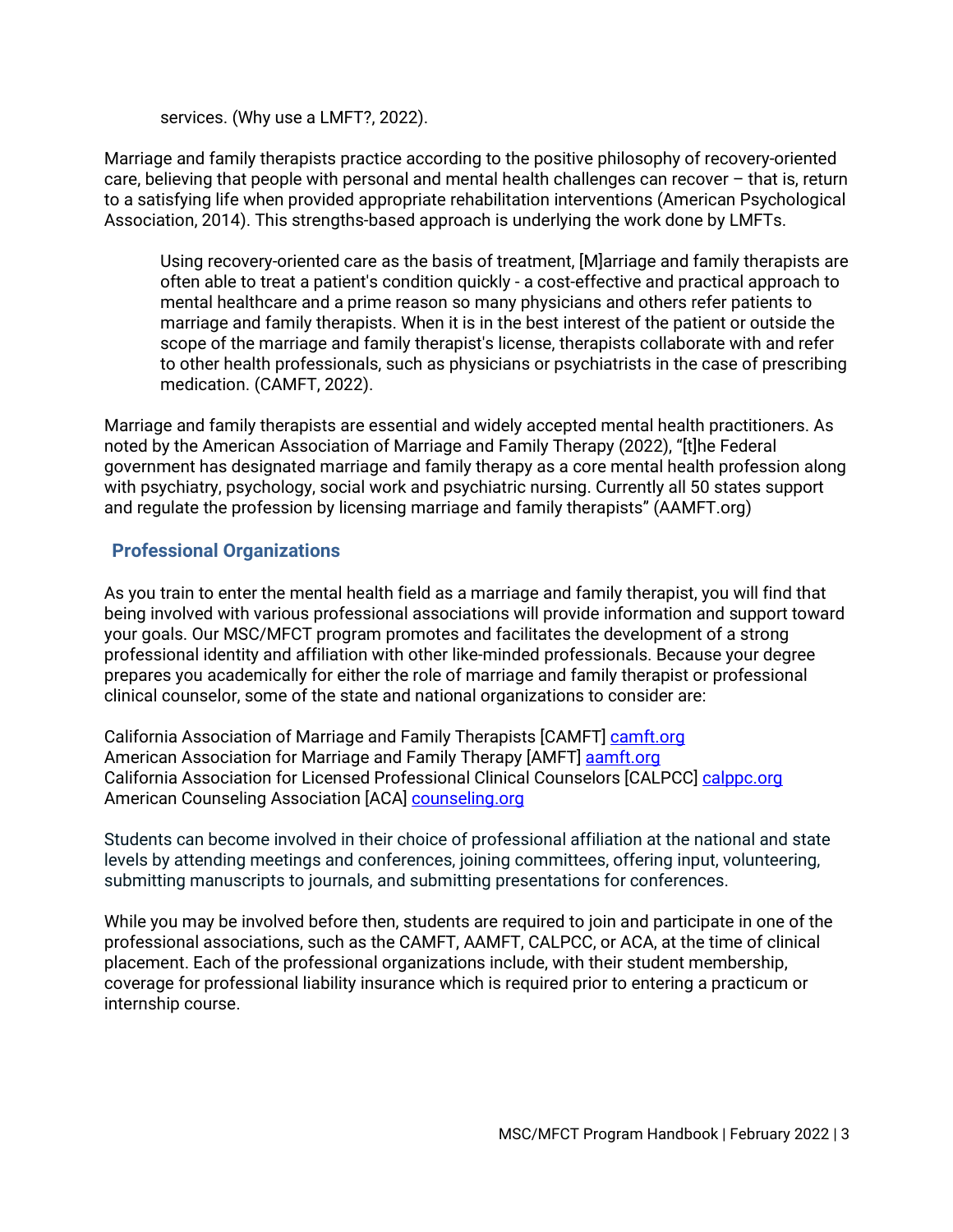# **Section 2: Program and Degree Information**

## <span id="page-6-1"></span><span id="page-6-0"></span>*Program Structure*

The MSC/MFCT (ver. 11) program includes three Portfolio courses that assess progression readiness; seventeen six-to-eight-week courses in curriculum designed to meet the educational requirements for state licensing; and three clinical courses that total 40 weeks. Outcome-based assessments of course learning objectives are an ongoing component of the program structure and course sequencing. Average program length is three to four years, including practicum and internship courses. The program involves a variety of delivery formats depending upon the subject matter and the competencies to be developed. These formats include multimodal delivery methods that may involve, but are not limited to the following:

- Class lecture
- Videos and podcasts
- Assigned readings
- Supplemental readings and resources
- Synchronous and asynchronous activities
- Role-plays
- Discussion
- Presentations
- Research
- Participation with group or collaborative learning opportunities
- Written assignments
- Quizzes and exams

While the program will be online, in some classes, students will be expected to participate in synchronous activities with classmates and instructors. Weekly assignments and activities may include papers, worksheets, discussions, research, collaborative meetings, project activities, and comprehensive clinical coursework. Discussion posts are due Thursday and Monday; weekly assignments are generally due on Mondays.

## <span id="page-6-2"></span>*Program Student Learning Outcomes (PSLOs)*

The MSC/MFCT program identifies nine Program Student Learning Outcomes (PSLOs) which are statements that describe the knowledge, skills, or abilities that students will be able to demonstrate upon completion of a specific program of study. Each is intended to describe a skill that can be measured by faculty in multiple ways throughout the program curriculum.

- 1. *Professional Identity*: Develop a professional identity as an advocate and steward for recoveryoriented care in the marriage and family and counseling professions.
- 2. *Social and Cultural Diversity*: Students will integrate social and cultural diversity competencies into their practice as a mental health professional.
- 3. *Human and Growth Development*: Students will integrate human growth and development theories and principles into their clinical practice.
- 4. *Career Development*: Students will integrate career development theories and principles into their clinical practice.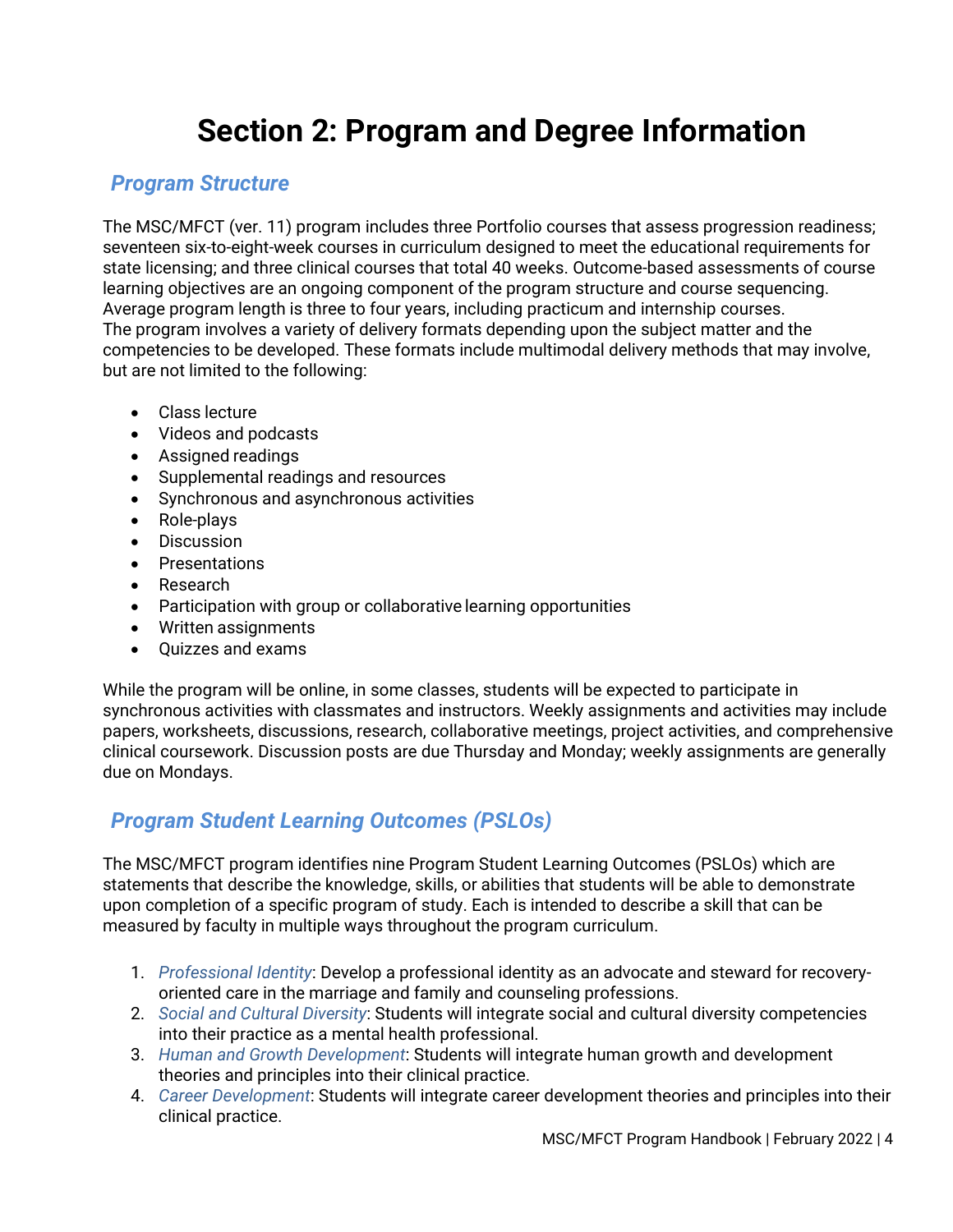- 5. Counseling and Helping Relationships: Students will integrate counseling theories, models, and techniques into their clinical practice.
- 6. *Group Counseling and Group Work*: Students will integrate group counseling theories and practices into their clinical practice.
- 7. *Assessment and Testing*: Students will execute assessment and testing processes and procedures to guide their clinical practice.
- 8. *Research and Program Evaluation*: Students will evaluate research and programs to inform professional practice.
- 9. *Marriage and Family Therapy Orientation*: Students will integrate theories, principles, and methods of marital and family systems approaches into their clinical practice.

| <b>Course ID</b> | <b>Course Title</b>                                       | <b>Credits</b> | Length   | <b>Prerequisites</b>                   |
|------------------|-----------------------------------------------------------|----------------|----------|----------------------------------------|
| <b>MFCC/502</b>  | <b>Graduate Portfolio I</b>                               | 0              | 6 weeks  |                                        |
| MFCC/504         | Individual and Family Development<br>Across the Life Span | $\overline{3}$ | 6 weeks  | <b>MFCC/502</b>                        |
| <b>MFCC/506</b>  | Personality Theories and Counseling                       | $\overline{3}$ | 8 weeks  | <b>MFCC/502</b>                        |
| MFCC/553CA       | Legal and Ethical Issues in Counseling                    | $\overline{3}$ | 8 weeks  | <b>MFCC/502</b>                        |
| MFCC/510CA       | <b>Multicultural Counseling</b>                           | $\overline{3}$ | 6 weeks  | <b>MFCC/502</b>                        |
| <b>MFCC/525</b>  | Research Methods in Counseling                            | $\overline{3}$ | 8 weeks  | MFCC/502                               |
| MFCC/538         | Psychometrics                                             | $\overline{3}$ | 6 weeks  | MFCC/525                               |
| MFCC/544         | <b>Introduction to Clinical Assessment</b>                | $\overline{3}$ | 8 weeks  | MFCC/504, MFCC/538,<br><b>MFCC/553</b> |
| MFCC/548         | Psychopathology: Advanced Clinical<br>Assessment          | 3              | 6 weeks  | MFCC/544                               |
| <b>MFCC/554</b>  | <b>Individual Counseling</b>                              | $\overline{3}$ | 6 weeks  | MFCC/548                               |
| <b>MFCC/503</b>  | <b>Graduate Portfolio II</b>                              | $\overline{0}$ | 2 weeks  | MFCC/506, MFCC510CA,<br>MFCC/554       |
| <b>MFCC/557</b>  | Family Systems Theory and<br>Intervention                 | 3              | 6 weeks  | <b>MFCC/554</b>                        |
| MFCC/564         | <b>Human Sexuality and Couples</b><br>Counseling          | 3              | 6 weeks  | MFCC/557                               |
| <b>MFCC/568</b>  | <b>Group Counseling</b>                                   | $\overline{3}$ | 8 weeks  | <b>MFCC/503</b>                        |
| <b>MFCC/522</b>  | Psychopharmacology                                        | $\overline{3}$ | 6 weeks  | <b>MFCC/503</b>                        |
| <b>MFCC/563</b>  | Dependency and Addictions                                 | $\overline{3}$ | 6 weeks  | <b>MFCC/522</b>                        |
| MFCC/541         | <b>Career and Vocational Counseling</b>                   | $\overline{3}$ | 6 weeks  | <b>MFCC/538</b>                        |
| MFCC/537         | <b>Child and Adolescent Counseling</b>                    | 3              | 6 weeks  | <b>MFCC/557</b>                        |
| <b>MFCC/567</b>  | Seminar in Marriage and Family<br>Counseling              | $\overline{3}$ | 6 weeks  | MFCC/563, MFCC/537,<br>MFCC/564        |
| <b>MFCC/505</b>  | <b>Graduate Portfolio III</b>                             | $\mathbf 0$    | 2 weeks  | MFCC/567, MFCC/568.<br>MFCC/541        |
| MFCC/592         | Practicum                                                 | 3              | 10 weeks | <b>MFCC/505</b>                        |
| MFCC/597A        | Internship A                                              | $\overline{3}$ | 15 weeks | MFCC/592                               |
| MFCC/597B        | Internship B                                              | $\overline{3}$ | 15 weeks | MFCC/597A                              |
|                  | <b>Total Credits</b>                                      | 60             |          |                                        |

## <span id="page-7-0"></span>*Preferred Course Sequence and Prerequisites*

## <span id="page-7-1"></span>*Admission and Matriculation Requirements*

Admission and matriculation require successful completion of MFCC/502 (Graduate Portfolio I). After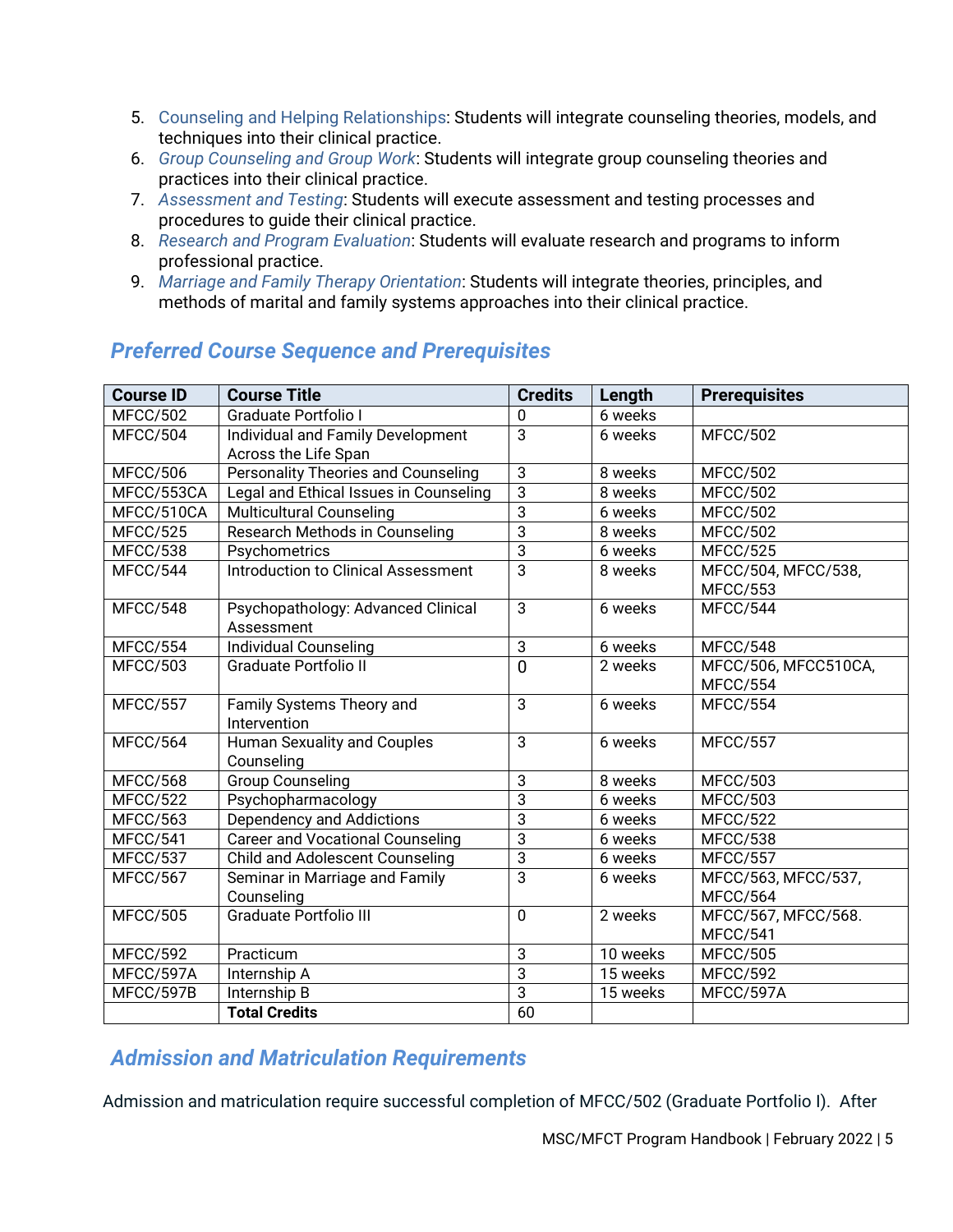admission to the online MSC/MFCT program, students must maintain a GPA of 3.0 to remain in good standing. Additional admission requirements can be found in the Academic Catalog.

## <span id="page-8-0"></span>*Portfolio Courses*

The MSC/MFCT program has three Graduate Portfolio classes that assess students' readiness to enter and to move forward in the MSC/MFCT program. The three Portfolio courses are strategically placed at the start of the program, mid-way through the program, and toward the end of the program before clinical placements. These courses involve an evaluation process designed to determine if students have acquired the knowledge and skills reflective of their progression in the MSC/MFT program. The Graduate Portfolio classes are zero credit courses graded as pass or fail. The three Graduate Portfolio classes are described below:

#### <span id="page-8-1"></span>**MFCC/502 Graduate Portfolio I**

Portfolio I is an admission readiness assessment which samples and evaluates the student's cognitive, affective, and behavioral skills for a career in professional psychotherapy and counseling. It is a 6-week workshop, noncredit assessment that helps determine student appropriateness for the program and gives the potential student the opportunity to evaluate his or her aptitude for the counseling program. Portfolio I must be passed before a student may be admitted to the Master of Counseling/Marriage, Family, and Child Therapy program in the College of Social and Behavioral Sciences.

#### <span id="page-8-2"></span>**MFCC/503 Graduate Portfolio II**

Portfolio II is a competency evaluation of professional dispositions and readiness to progress in the Master of Counseling/Marriage, Family, and Child Therapy Program. Portfolio II provides an integrative experience requiring the student to bring together all of what has been learned in previous courses in the program and to demonstrated how that learning has been applied. Topics include professional and personal development; applications of theory to practice; and sensitivity to diversity issues. Students will demonstrate intake, assessment, and treatment planning abilities. The Portfolio II class is two weeks in length with some significant synchronous interactions with faculty and peers.

#### <span id="page-8-3"></span>**MFCC/505 Graduate Portfolio III**

Portfolio III is two weeks in length, with significant synchronous interactions with faculty and peers. The final portfolio focuses on the practical application of Marital and Family Counseling/Systems Approach using advanced counseling skills and competencies. This portfolio is used to assess professional dispositions and readiness for work with diverse populations during clinical placement in practicum and internship courses. Specific topics include professional orientation, professional identity, personal growth, and self-care.

## <span id="page-8-4"></span>**Section 3: Student Responsibilities and Expectations**

### <span id="page-8-5"></span>*Student Responsibilities*

Each student will maintain behavior in accordance with the highest ethical and professional counseling standards as outlined by the California Association of Marriage and Family Therapy (CAMFT) Code of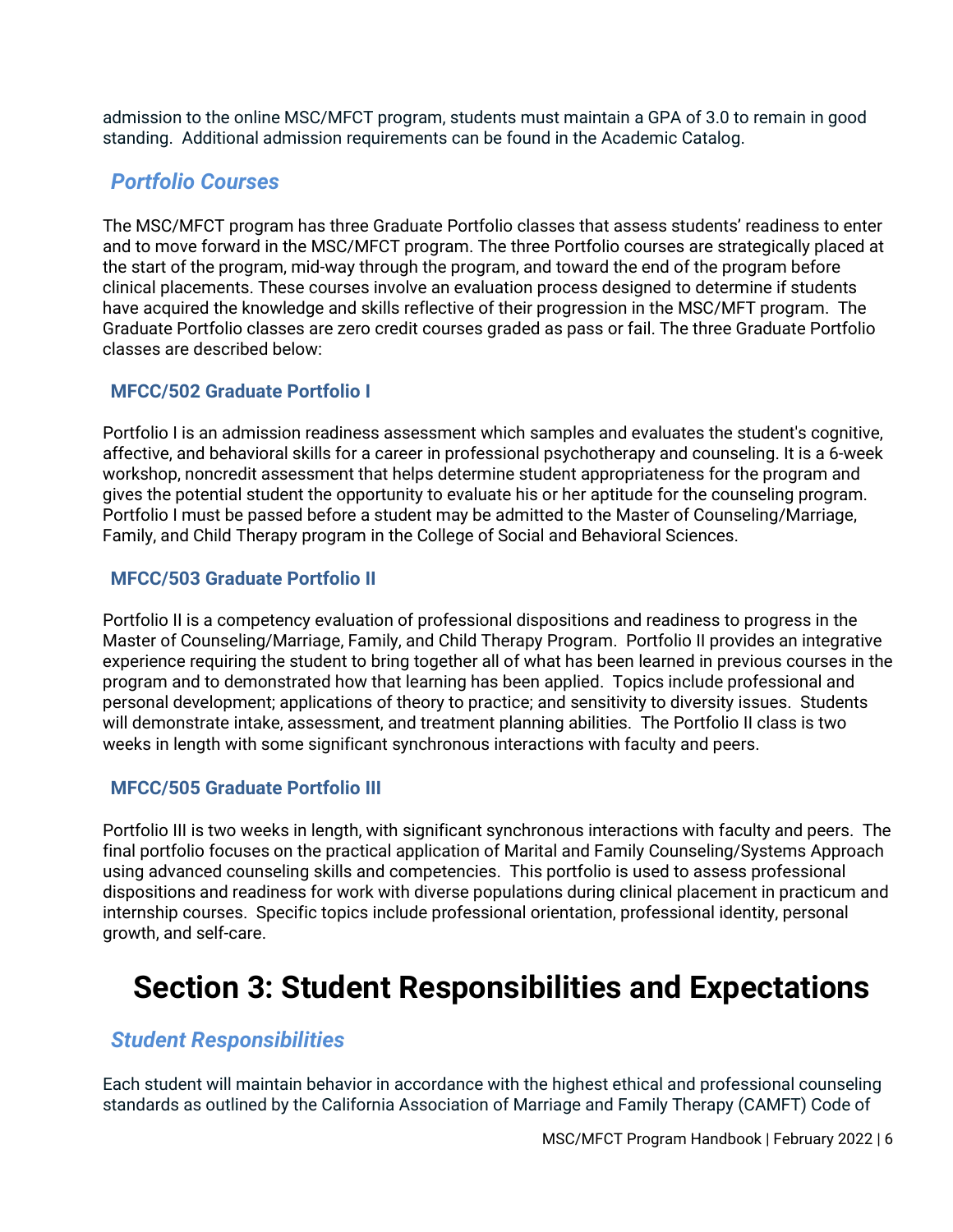Ethics. In addition to these counseling professional standards, all students at University of Phoenix must adhere to the Student Code of Conduct. Students are expected to conduct themselves ethically, honestly, and with integrity as responsible members of the University's academic community. This requires the demonstration of mutual respect and civility in academic and professional discourse. Conduct, either on or off-campus that is determined to impair, interfere with, or obstruct the opportunities of others to learn or that disrupts the mission, processes, or orderly functions of the University will be deemed misconduct and shall be subject to appropriate disciplinary action. The Student Code of Conduct and retention (disciplinary) process is in the University of Phoenix Catalog. Students violating client confidentiality, other ethical standards, and behavioral standards per the Student Code of Conduct and the Supplemental Standards (that follow), may be withdrawn from the program.

## <span id="page-9-0"></span>*Counseling Program Professional Dispositions Assessment Rubric*

MFCT program faculty members utilize the Counseling Program Professional Dispositions rubric below to systematically assess each student during their entire program of study in the following courses: MFCC/502, MFCC/503, MFCC/505, MFCC/592, MFCC/597A and MFCC/597B.

| Gounseling Program<br>End of Course Student Evaluation of Professional Counselor Dispositions |                   |                                    |                     |                                               |
|-----------------------------------------------------------------------------------------------|-------------------|------------------------------------|---------------------|-----------------------------------------------|
|                                                                                               | <b>Exemplary</b>  | <b>Proficient</b>                  | <b>Developing</b>   | <b>Needs Improvement</b>                      |
| <b>Criteria</b>                                                                               | 100% - 95%        | 94% - 80%                          | 79% - 70%           | 69% - 0%                                      |
|                                                                                               | Α                 | $A - to B -$                       | $C+$ to $C-$        | $D+$ to $F$                                   |
| The student                                                                                   | Participates      | Participates actively Participates |                     | Frequently does not                           |
| contributes to a                                                                              | actively in class | lin class discussion               |                     | occasionally in class actively participate in |
| positive climate                                                                              | discussion and    | and assignments;                   | discussion and is   | class discussion, and                         |
| in the University                                                                             | assignments, by   | works effectively                  | often late on       | is frequently late in                         |
| classroom and                                                                                 | contributing      | with others; shows                 | classroom,          | turning assignments,                          |
| all field                                                                                     | feedback that     | respect of others                  | assignments.        | and/ or has several                           |
| placements,                                                                                   | engages critical  | and consideration                  | Occasionally        | missed assignments.                           |
| practicums,                                                                                   | thought, as well  | for the thoughts and               | presents problems   | Displays difficulty                           |
| and/or                                                                                        | as provide        | feelings of others.                | with working within | when working with                             |
| internships.                                                                                  | additional        |                                    | group assignments   | others. Often shows                           |
|                                                                                               | resources to      |                                    | and task.           | lack of respect of                            |
| (UOPX/SS:                                                                                     | support views     |                                    |                     | others and                                    |
| 1&12)                                                                                         | and ideas. Works  |                                    |                     | consideration for the                         |
|                                                                                               | effectively with  |                                    |                     | thoughts and                                  |
| Score: ___                                                                                    | others; by        |                                    |                     | feelings of others.                           |
|                                                                                               | displaying both   |                                    |                     |                                               |
| Comments:                                                                                     | genuine empathy   |                                    |                     |                                               |
|                                                                                               | and respect for   |                                    |                     |                                               |
|                                                                                               | others. As well   |                                    |                     |                                               |
|                                                                                               | as creates an     |                                    |                     |                                               |
|                                                                                               | atmosphere that   |                                    |                     |                                               |
|                                                                                               | stimulates        |                                    |                     |                                               |
|                                                                                               | collaboration.    |                                    |                     |                                               |
| The student                                                                                   | Verbally          | Communicates                       | Occasionally        | <b>Frequently displays</b>                    |

#### **Counseling Program Student Professional Disposition Assessment Rubric University of Phoenix Counseling Program**

MSC/MFCT Program Handbook | February 2022 | 7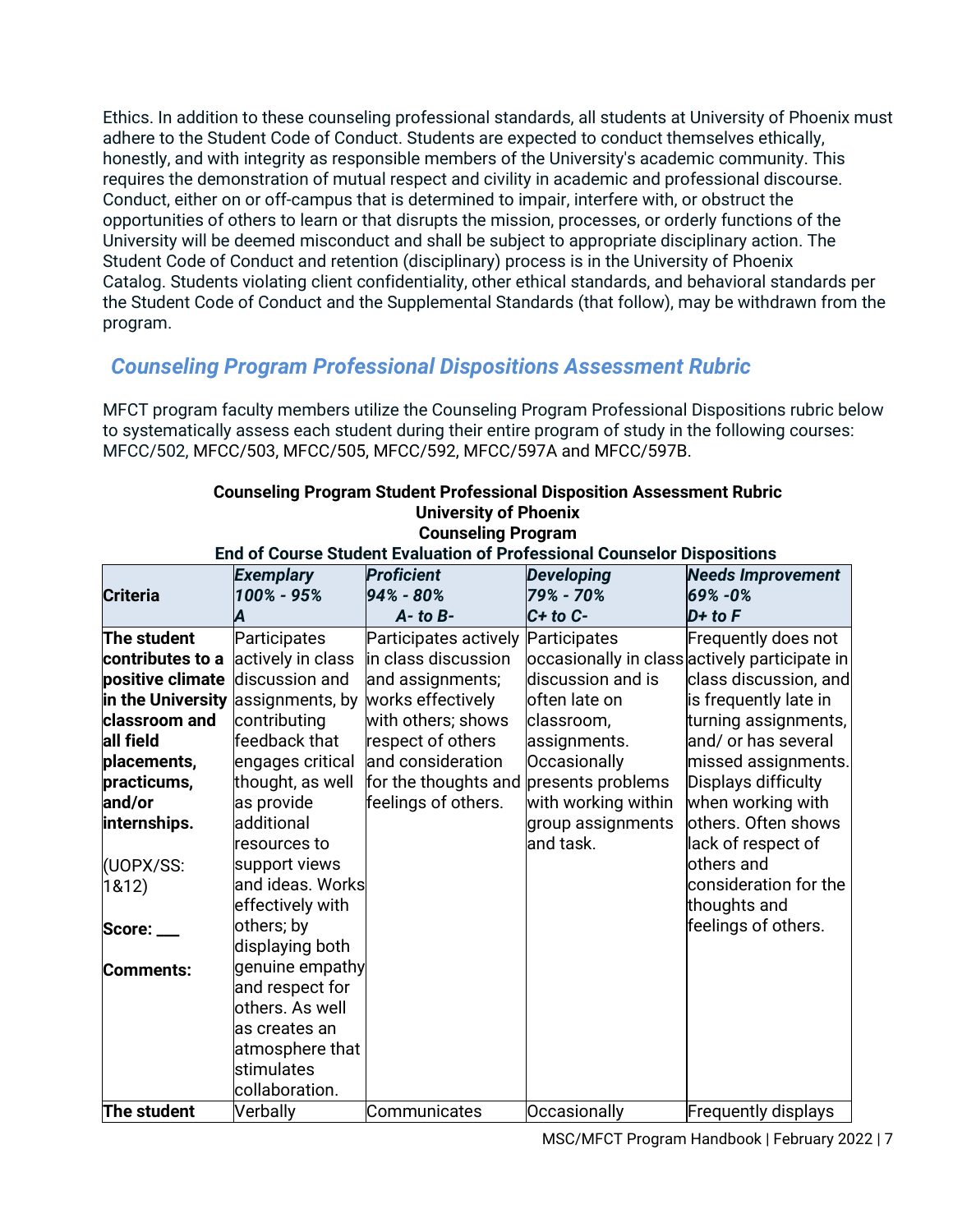|                                        | <b>Exemplary</b>                   | <b>Proficient</b>                                  | <b>Developing</b>                  | <b>Needs Improvement</b>  |
|----------------------------------------|------------------------------------|----------------------------------------------------|------------------------------------|---------------------------|
| <b>Criteria</b>                        | 100% - 95%                         | 94% - 80%                                          | 79% - 70%                          | 69% - 0%                  |
|                                        | A                                  | $A - to B -$                                       | $C+$ to $C-$                       | $D+$ to $F$               |
| demonstrates                           | communicates                       | effectively verbally;                              | displays difficulty in             | difficulty in clearly     |
| mastery of                             | thoughts and                       | ldemonstrates an                                   | clearly                            | communicating             |
| written and                            | ideas clearly.                     | ability to write in a                              | communicating                      | thoughts verbally.        |
| spoken                                 | Demonstrates anclear, organized,   |                                                    | thoughts verbally.                 | Written assignments       |
| language for                           | ability to write in fluent manner; |                                                    | Written assignments are frequently |                           |
| self-expression,                       | a clear and                        | adheres to the                                     | are often                          | disorganized and          |
| as well as for                         |                                    | concise manner, conventions of the                 | disorganized and                   | unclear and display       |
| effective                              | with minimal to                    | language when                                      | displays an informal               | an informal writing       |
| <b>interaction in all</b> no errors in |                                    | appropriate;                                       | writing style.                     | style.                    |
| settings.                              | spelling and                       | recognizes                                         |                                    |                           |
| (UOPX/SS: 2)                           | grammar,                           | distinctions between                               |                                    |                           |
|                                        | adheres to APA                     | formal and informal                                |                                    |                           |
| Score:                                 | standards, and                     | communication.                                     |                                    |                           |
| <b>Comments:</b>                       | communicates                       |                                                    |                                    |                           |
|                                        | in a professional                  |                                                    |                                    |                           |
|                                        | tone.                              |                                                    |                                    |                           |
|                                        |                                    | The student is a Demonstrates an Solicits feedback | Occasionally                       | <b>Frequently becomes</b> |
| thoughtful and                         |                                    | understanding of that demonstrates                 | becomes                            | argumentative when        |
| responsive                             | program and                        | an understanding of argumentative                  |                                    | feedback is provided.     |
| listener.                              | professional                       | program and                                        | when feedback is                   | Does not display          |
| (UOPX /SS:3)                           | goals and                          | professional goals                                 | provided. Does not                 | active listening skills   |
|                                        | objectives.                        | and objectives;                                    | display active                     | and frequently            |
|                                        | Solicits and is                    | receives feedback in listening skills and          |                                    | interrupts others         |
| Score: __                              | open to                            | a positive manner                                  | occasionally                       | while speaking.           |
| <b>Comments:</b>                       | feedback from                      | and makes                                          | interrupts others                  |                           |
|                                        | both instructors                   | necessary                                          | while speaking.                    |                           |
|                                        | and peers.                         | adjustments; listens                               |                                    |                           |
|                                        | Receives                           | and responds to                                    |                                    |                           |
|                                        | feedback in a                      | others.                                            |                                    |                           |
|                                        | positive manner.                   |                                                    |                                    |                           |
|                                        | Displays both                      |                                                    |                                    |                           |
|                                        | eager and                          |                                                    |                                    |                           |
|                                        | enthusiasm in                      |                                                    |                                    |                           |
|                                        | making                             |                                                    |                                    |                           |
|                                        | necessary                          |                                                    |                                    |                           |
|                                        | adjustments;                       |                                                    |                                    |                           |
|                                        | Displays active                    |                                                    |                                    |                           |
|                                        | llisten skills and                 |                                                    |                                    |                           |
|                                        | acknowledges                       |                                                    |                                    |                           |
|                                        | the thoughts of                    |                                                    |                                    |                           |
|                                        | others.                            |                                                    |                                    |                           |
| The student is                         | Demonstrates a                     | Reflects on                                        | Displays emerging                  | Lacks sufficient          |
| committed to                           | keen and                           | information providedskills in self-                |                                    | skills in                 |
| reflection,                            | heighten sense                     | and demonstrates                                   | awareness and                      | demonstrating self-       |
| assessment, andof self                 |                                    | an ability to apply                                | occasionally                       | awareness.                |
| learning as an                         | awareness. Is                      | ideas to his/her own struggles with the            |                                    | Frequently, struggles     |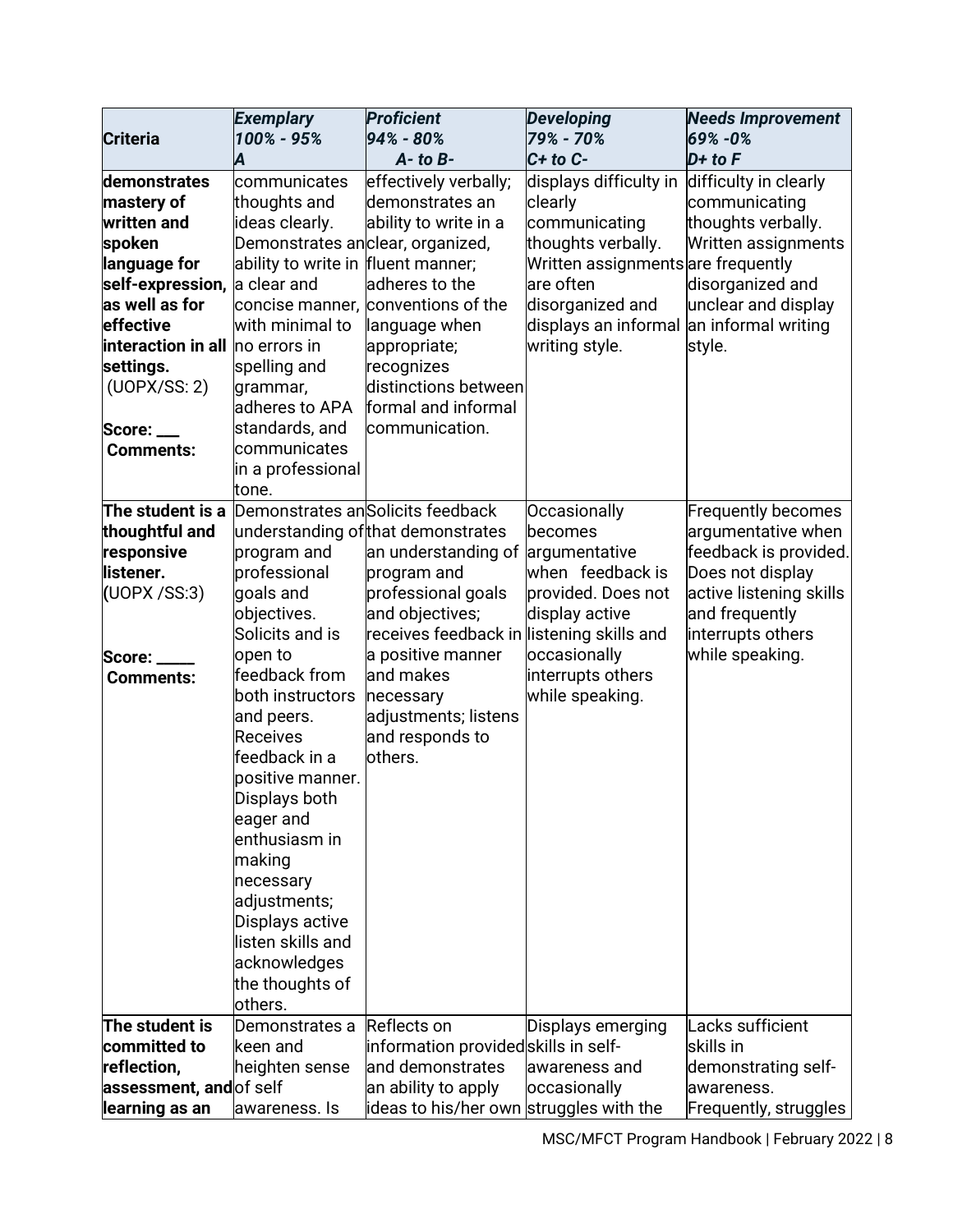|                     | <b>Exemplary</b>             | <b>Proficient</b>                                          | <b>Developing</b>                      | <b>Needs Improvement</b> |
|---------------------|------------------------------|------------------------------------------------------------|----------------------------------------|--------------------------|
| <b>Criteria</b>     | 100% - 95%                   | 94% - 80%<br>$A - to B -$                                  | 79% - 70%<br>$C+$ to $C-$              | 69% - 0%<br>$D+$ to $F$  |
|                     | Α                            |                                                            |                                        |                          |
| ongoing<br>process. | eager and<br>enthusiastic in | practice or life; able                                     | ability to reflect on                  | with the ability to      |
|                     |                              | to modify behavior                                         | information providedreflect on         |                          |
| (UOPX/ SS: 4,8,     | implementing                 | and/or                                                     | and apply ideas to                     | information provided     |
| 89)                 | information                  | understanding when his/her own practice and apply ideas to |                                        |                          |
|                     | provided and                 | provided with new                                          | or life. Occasionally                  | his/her own practice     |
|                     | apply ideas to               | information or                                             | demonstrates ability or life. Does not |                          |
| Score: __           | his/her own                  | experience;                                                | to modify behavior                     | demonstrate the          |
|                     | practice or life.            | demonstrates an                                            | and/or                                 | ability to modify        |
| <b>Comments:</b>    | Frequently                   | interest in and                                            | understanding when behavior and/or     |                          |
|                     | demonstrates                 | commitment to                                              | provided with new                      | understanding when       |
|                     | ability to modify            | lifelong learning.                                         | information or                         | provided with new        |
|                     | behavior and/or              |                                                            | experience.                            | information or           |
|                     | understanding                |                                                            |                                        | experience.              |
|                     | when provided                |                                                            |                                        |                          |
|                     | with new                     |                                                            |                                        |                          |
|                     | information or               |                                                            |                                        |                          |
|                     | experience.                  |                                                            |                                        |                          |
|                     | Actively, seeks              |                                                            |                                        |                          |
|                     | out opportunities            |                                                            |                                        |                          |
|                     | and participates             |                                                            |                                        |                          |
|                     | in scholarship               |                                                            |                                        |                          |
|                     | outside the                  |                                                            |                                        |                          |
|                     | classroom.                   |                                                            |                                        |                          |
| The student is      |                              |                                                            |                                        |                          |
|                     | Frequently,<br>volunteers to | Volunteers to assist   Occasionally<br>others in the       | volunteers to assist                   | Does not or              |
| willing to give     |                              |                                                            |                                        | infrequently             |
| and receive         | assist others in             | University classroomothers in the                          |                                        | volunteers to assist     |
| help.               | the University               | and/or practicum                                           | University classroomothers in the      |                          |
| (UOPX/SS: 5)        | classroom                    | settings;                                                  | and/or practicum                       | University classroom     |
|                     | and/or                       | demonstrates                                               | settings.                              | and/or practicum         |
|                     | practicum                    | openness to                                                | Occasionally rejects                   | setting. Frequently      |
| Score:              | settings;                    | lassistance from                                           | the direction from                     | rejects the direction    |
|                     | demonstrates                 | others. Accepts                                            | others and is                          | from others and is       |
| <b>Comments</b>     | openness to                  | direction from                                             | occasionally                           | often resistant          |
|                     | assistance from              | others and respects                                        | resistant towards                      | towards authority.       |
|                     | others. Eagerly              | authority.                                                 | authority.                             |                          |
|                     | land                         |                                                            |                                        |                          |
|                     | enthusiastically,            |                                                            |                                        |                          |
|                     | accepts                      |                                                            |                                        |                          |
|                     | direction from               |                                                            |                                        |                          |
|                     | others and                   |                                                            |                                        |                          |
|                     | respects                     |                                                            |                                        |                          |
|                     | authority.                   |                                                            |                                        |                          |
| The student         |                              | Listens to others'Listens to others'                       | Demonstrates                           | Demonstrates             |
| appreciates and     |                              | perspectives in a perspectives in a                        | limited awareness                      | limited awareness        |
| values human        | respectful                   | respectful manner;                                         | for the need to                        | for the need to          |
| diversity and       | manner; exhibits exhibits an |                                                            | understand the                         | understand the           |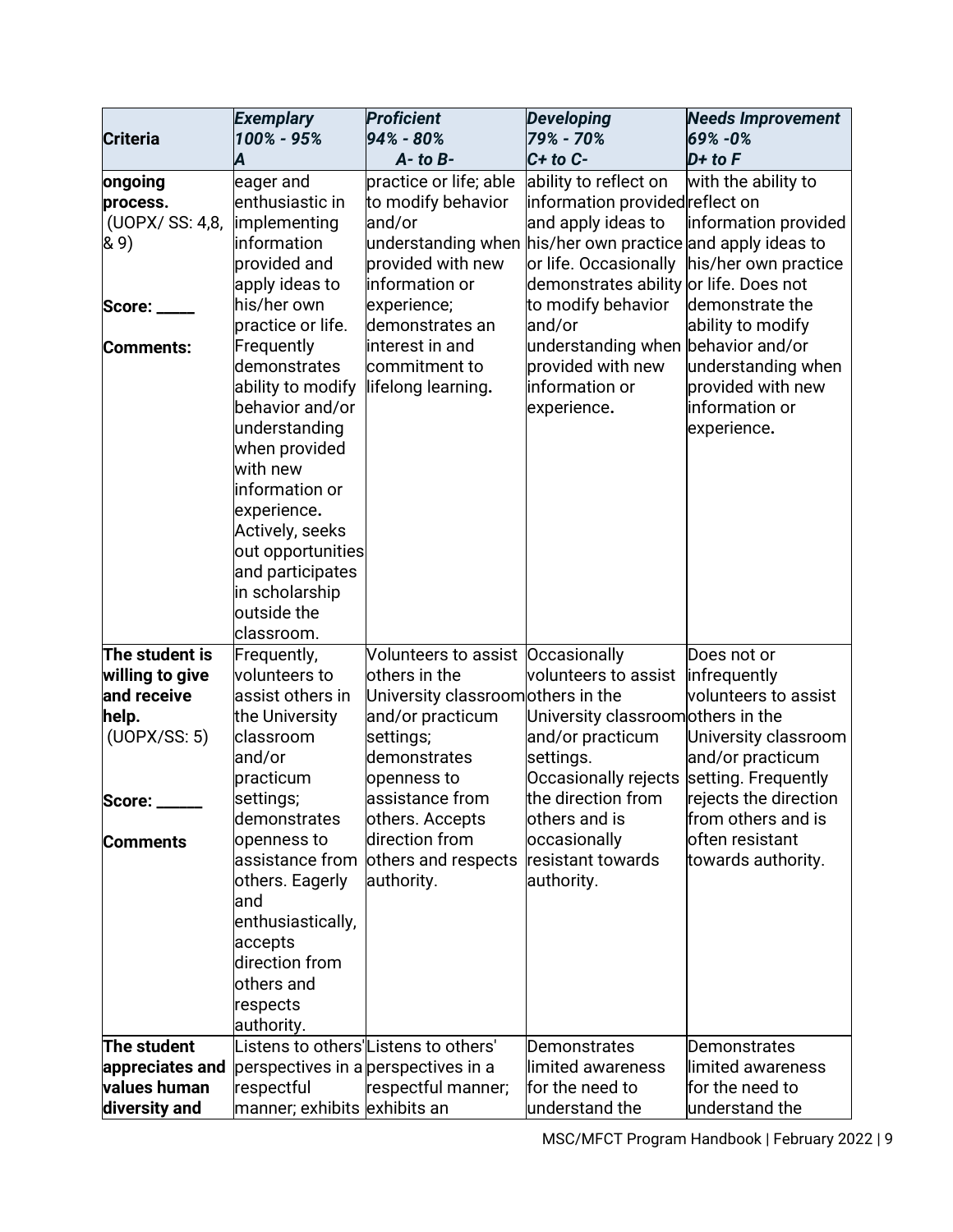|                                 | <b>Exemplary</b>                  | <b>Proficient</b>                                          | <b>Developing</b>                      | <b>Needs Improvement</b>                                                                              |
|---------------------------------|-----------------------------------|------------------------------------------------------------|----------------------------------------|-------------------------------------------------------------------------------------------------------|
| <b>Criteria</b>                 | 100% - 95%                        | 94% - 80%                                                  | 79% - 70%                              | 69% - 0%                                                                                              |
|                                 | A                                 | $A - to B -$                                               | $C+$ to $C-$                           | $D+$ to $F$                                                                                           |
| shows respect                   | lan                               |                                                            |                                        | understanding of the complexities of race, complexities of race,                                      |
|                                 |                                   |                                                            |                                        | for others' varied understanding of complexities of race, power, gender, class, power, gender, class, |
| talents and                     |                                   | the complexities power, gender, class, sexual orientation, |                                        | sexual orientation,                                                                                   |
| perspectives.                   | of race, power,                   | sexual orientation,                                        | and/or privilege in                    | and/or privilege in                                                                                   |
| (UOPX/ SS: 6                    | gender, class,                    | and/ or privilege in                                       | American society.                      | American society.                                                                                     |
| &7)                             | sexual                            | American society.                                          | Occasionally uses                      | Frequently, uses                                                                                      |
|                                 | orientation, and/                 |                                                            | language that is                       | language that is                                                                                      |
|                                 | or privilege in                   |                                                            | insensitive to the                     | insensitive to the                                                                                    |
| Score: ____                     | American                          |                                                            | multicultural                          | multicultural                                                                                         |
|                                 | society. Uses                     |                                                            | dynamics of others.                    | dynamics of others.                                                                                   |
| Comments:                       | culturally                        |                                                            |                                        |                                                                                                       |
|                                 | sensitive                         |                                                            |                                        |                                                                                                       |
|                                 | language in                       |                                                            |                                        |                                                                                                       |
|                                 | communication                     |                                                            |                                        |                                                                                                       |
|                                 | and avoids                        |                                                            |                                        |                                                                                                       |
|                                 | communicating                     |                                                            |                                        |                                                                                                       |
|                                 | stereotypes and                   |                                                            |                                        |                                                                                                       |
|                                 | group                             |                                                            |                                        |                                                                                                       |
|                                 | generalizations.                  |                                                            |                                        |                                                                                                       |
|                                 | Express a                         |                                                            |                                        |                                                                                                       |
|                                 | genuine desire to                 |                                                            |                                        |                                                                                                       |
|                                 | increase                          |                                                            |                                        |                                                                                                       |
|                                 | multicultural                     |                                                            |                                        |                                                                                                       |
|                                 | competencies.                     |                                                            |                                        |                                                                                                       |
| The student                     | Attends and                       | <b>Attends and arrives</b>                                 | Occasionally late,                     | Frequently late, and                                                                                  |
| demonstrates a                  | arrives on time                   | on time to all                                             | and or leaves early                    | or leaves early to                                                                                    |
| level of                        | to all classes,                   | classes and                                                | to from classes and                    | from classes and                                                                                      |
| responsibility                  | and practicum/                    |                                                            |                                        | practicum/internshippracticum/internshippracticum/internship                                          |
| and ethical                     | internship                        | experiences. Comes experiences.                            |                                        | experiences.                                                                                          |
| judgment                        | experiences                       | to classes, and                                            |                                        | Occasionally comes Frequently, comes to                                                               |
| appropriate for a Consistently, |                                   | practicum/internshipto classes, and                        |                                        | classes, and                                                                                          |
| professional                    | communicates                      | experiences                                                |                                        | practicum/internshippracticum/internship                                                              |
| counselor.                      | professionally                    | prepared. Does not                                         | experiences                            | experiences                                                                                           |
| (UOPX/SS: 10                    |                                   | with classmates, represent work of                         | unprepared.                            | unprepared.                                                                                           |
| 811)                            | instructors,                      | others as his/her                                          | Represents work of                     | Represents work of                                                                                    |
|                                 | organizations',                   | own. Protects both                                         | others as his/her                      | others as his/her                                                                                     |
|                                 | staff, and clients; students' and |                                                            | own. Protects both                     | own. Does not                                                                                         |
|                                 | Consistently                      | clients' rights to                                         | students' and                          | adhere to protecting                                                                                  |
| Score: ___                      | comes to                          | confidentiality and                                        | clients' rights to                     | both students' and                                                                                    |
|                                 | classes,                          | privacy. Dresses                                           | confidentiality and                    | clients' rights to                                                                                    |
| Comments:                       | practicum/                        | professionally for                                         | privacy. Dresses                       | confidentiality and                                                                                   |
|                                 | Internship                        | practicum/internshipcasually for                           |                                        | privacy. Dresses                                                                                      |
|                                 | experiences                       | experiences.                                               | practicum/internship inappropriate and |                                                                                                       |
|                                 | prepared; Does                    | Communicates in a                                          | experiences.                           | unprofessional for                                                                                    |
|                                 | not represent                     | professional manner Occasionally,                          |                                        | practicum/internship                                                                                  |
|                                 | work of others                    | with fellow                                                | communicates in an experiences.        |                                                                                                       |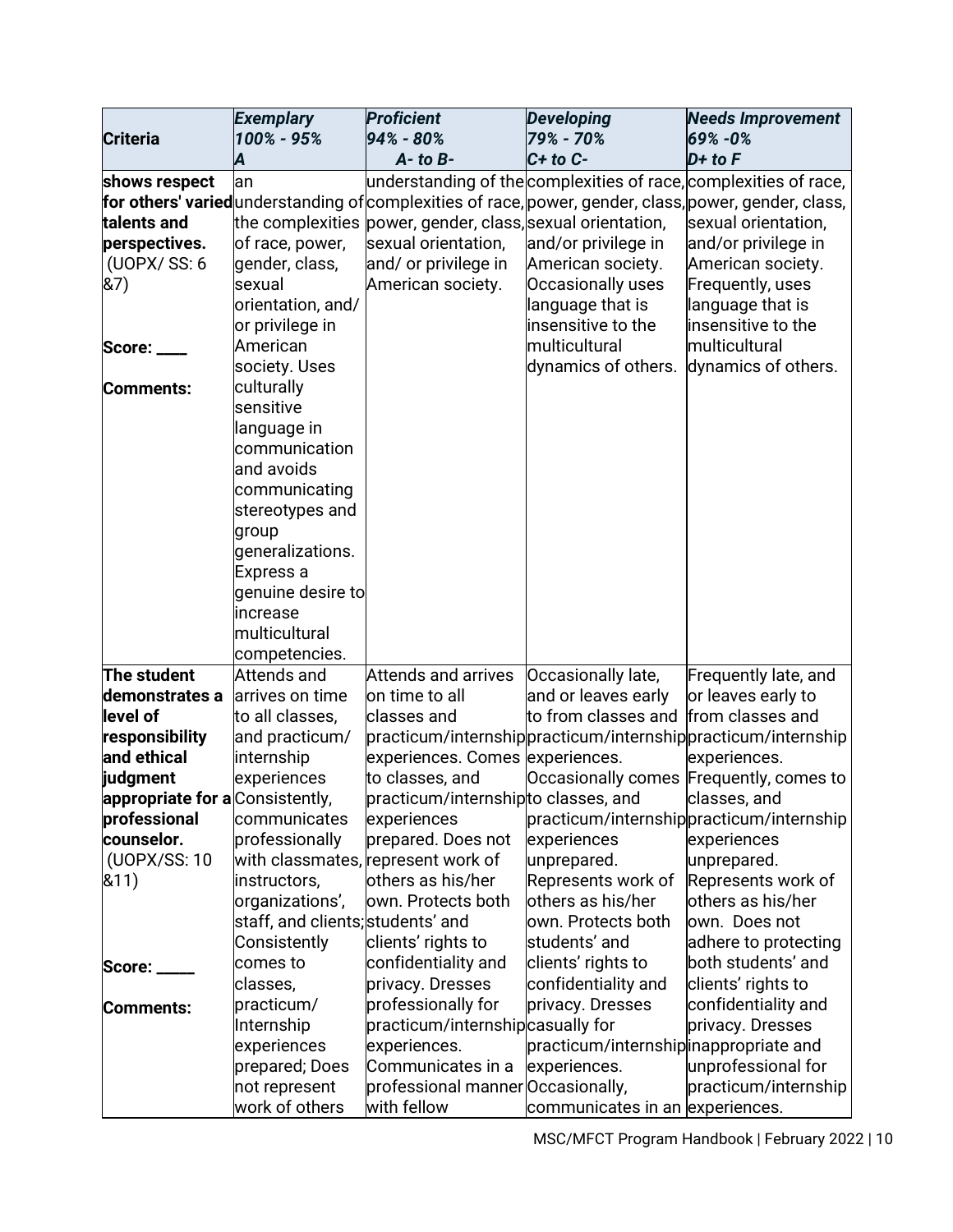|                                 | <b>Exemplary</b>                  | <b>Proficient</b>                   | <b>Developing</b>                      | <b>Needs Improvement</b>                                     |
|---------------------------------|-----------------------------------|-------------------------------------|----------------------------------------|--------------------------------------------------------------|
| <b>Criteria</b>                 | 100% - 95%                        | 94% - 80%                           | 79% - 70%                              | 69% - 0%                                                     |
|                                 | A                                 | $A - to B -$                        | $C+$ to $C-$                           | $D+$ to $F$                                                  |
|                                 | as his/her own.                   | classmates,                         | unprofessional                         | Frequently,                                                  |
|                                 | Protects both                     | instructor,                         | manner with fellow                     | communicates in an                                           |
|                                 | students' and                     | organization's staff,               | classmates,                            | unprofessional                                               |
|                                 | clients' rights to                | and clients, during                 | instructor,                            | manner with fellow                                           |
|                                 | confidentiality                   | classes, practicum/                 | organization's staff,                  | classmates,                                                  |
|                                 | and privacy.                      | internship                          | and clients, during                    | instructor,                                                  |
|                                 | Frequently,                       | experience.                         | classes, practicum/                    | organization's staff,                                        |
|                                 | volunteers to                     |                                     | internship                             | and clients, during                                          |
|                                 | take on                           |                                     | experience.                            | classes, practicum/                                          |
|                                 | additional                        |                                     |                                        | internship                                                   |
|                                 | responsibilities,                 |                                     |                                        | experience.                                                  |
|                                 | as appropriate.                   |                                     |                                        |                                                              |
| The student                     | Attends and                       | <b>Attends and arrives</b>          | Occasionally late,                     | Frequently late, and                                         |
| demonstrates a                  | arrives on time                   | on time to all                      | and or leaves early                    | or leaves early to                                           |
| level of                        | to all classes,                   | classes and                         | to from classes and                    | from classes and                                             |
| responsibility                  | and practicum/                    |                                     |                                        | practicum/internshippracticum/internshippracticum/internship |
| and ethical                     | internship                        | experiences. Comes experiences.     |                                        | experiences.                                                 |
| judgment                        | experiences                       | to classes, and                     |                                        | Occasionally comes Frequently, comes to                      |
| appropriate for a Consistently, |                                   | practicum/internshipto classes, and |                                        | classes, and                                                 |
| professional                    | communicates                      | experiences                         |                                        | practicum/internshippracticum/internship                     |
| counselor.                      | professionally                    | prepared. Does not                  | experiences                            | experiences                                                  |
| (UOPX/SS: 10                    |                                   | with classmates, represent work of  | unprepared.                            | unprepared.                                                  |
| &11)                            | instructors,                      | others as his/her                   | Represents work of                     | Represents work of                                           |
|                                 | organizations',                   | own. Protects both                  | others as his/her                      | others as his/her                                            |
|                                 | staff, and clients; students' and |                                     | own. Protects both                     | own. Does not                                                |
| Score:                          | Consistently                      | clients' rights to                  | students' and                          | adhere to protecting                                         |
|                                 | comes to                          | confidentiality and                 | clients' rights to                     | both students' and                                           |
| Comments:                       | classes,                          | privacy. Dresses                    | confidentiality and                    | clients' rights to                                           |
|                                 | practicum/                        | professionally for                  | privacy. Dresses                       | confidentiality and                                          |
|                                 | Internship                        | practicum/internshipcasually for    |                                        | privacy. Dresses                                             |
|                                 | experiences                       | experiences.                        | practicum/internship inappropriate and |                                                              |
|                                 | prepared; Does                    | Communicates in a                   | experiences.                           | unprofessional for                                           |
|                                 | not represent                     | professional manner Occasionally,   |                                        | practicum/internship                                         |
|                                 | work of others                    | with fellow                         | communicates in an experiences.        |                                                              |
|                                 | as his/her own.                   | classmates,                         | unprofessional                         | Frequently,                                                  |
|                                 | Protects both                     | instructor,                         | manner with fellow                     | communicates in an                                           |
|                                 | students' and                     | organization's staff,               | classmates,                            | unprofessional                                               |
|                                 | clients' rights to                | and clients, during                 | instructor,                            | manner with fellow                                           |
|                                 | confidentiality                   | classes, practicum/                 | organization's staff,                  | classmates,                                                  |
|                                 | and privacy.                      | internship                          | and clients, during                    | instructor,                                                  |
|                                 | Frequently,                       | experience.                         | classes, practicum/                    | organization's staff,                                        |
|                                 | volunteers to                     |                                     | internship                             | and clients, during                                          |
|                                 | take on                           |                                     | experience.                            | classes, practicum/                                          |
|                                 | additional                        |                                     |                                        | internship                                                   |
|                                 | responsibilities,                 |                                     |                                        | experience.                                                  |
|                                 | as appropriate.                   |                                     |                                        |                                                              |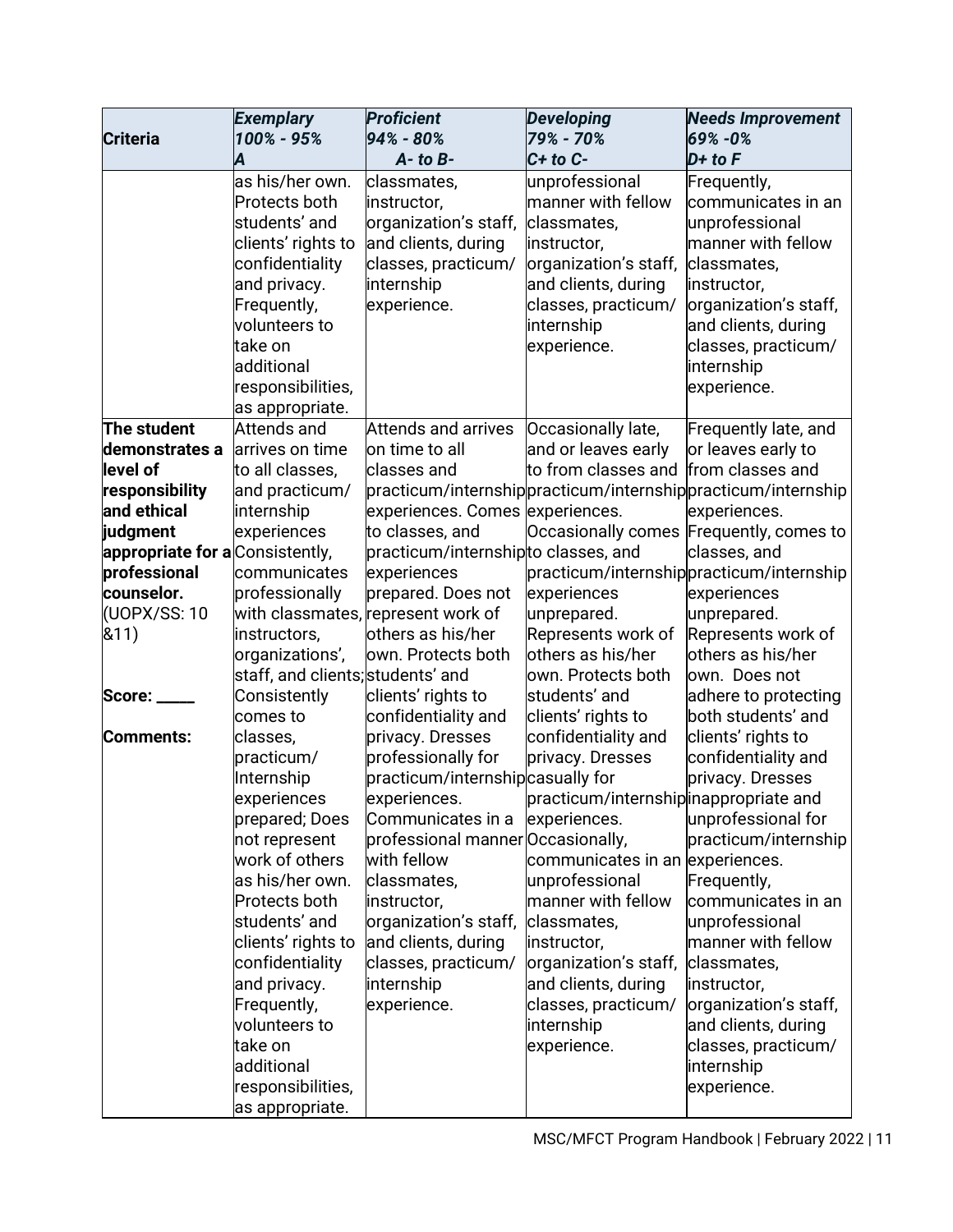The seven program professional dispositions are derived from the 18 University Professional Dispositions utilized in the Supplemental Standards process detailed below. If a student demonstrates behaviors that fall below these seven program professional dispositions, program faculty will file a Supplemental Standards referral.

## <span id="page-14-0"></span>*Supplemental and Professional Standards for MSC/MFCT Candidates*

Candidates in programs leading to certification or licensure are subject to greater scrutiny because of their anticipated entry into a licensed profession. Additionally, candidates who will be interacting with members of the community, i.e. students, patients, families, clients, participate in external activities as part of their academic program and are expected to represent the University as professionals and adhere to the ethics and standards of their profession, irrespective of where these activities occur. In addition to being subject to the Student Code of Conduct, candidates are also expected to follow the Supplemental and Professional Standards for their respective program ("Standards"), as both address a candidate's affective attributes and disposition to be in the selected chosen profession. Adherence to these standards includes off-site activities and locations when the candidate's behavior affects the reputation of the University and/or the integrity of the program.

A candidate's ability to satisfactorily meet the Standards is a matter of ongoing academic judgment made by the respective College. Additionally, University of Phoenix faculty members have a legal, ethical, and academic responsibility to ensure candidates refrain from unsafe or unprofessional practices.

#### **Definitions**

**Academic Judgment**: The College's assessment of whether the candidate's behavior demonstrates the attributes and disposition to be in the selected chosen profession.

**Candidate**: Any student in a licensure or certification program or a program that has anticipated interactions with members of the community.

**Off-Site Activities**: Field Placement, Clinical, Rotation, Practicum, Internship, Preceptorship, or any other activity that is required as part of the candidate's program at a location other than the classroom.

**Referral**: Notice to the College that a candidate may be in violation of one or more of these standards.

**Remediation Plan**: The method the College uses to remediate the candidate to return to the program, if possible.

#### **Supplemental Standards**

- 1. The candidate is sensitive to community and cultural norms that pertain to the University classroom and off-site activities and locations.
- 2. The candidate contributes to a positive climate in the University classroom and all off-site activities and locations.
- 3. The candidate adheres to college, clinical, and agency site policies and procedures.
- 4. The candidate participates in off-site activities consistent with their respective professional practice, including satisfactory performance of all required skills specified.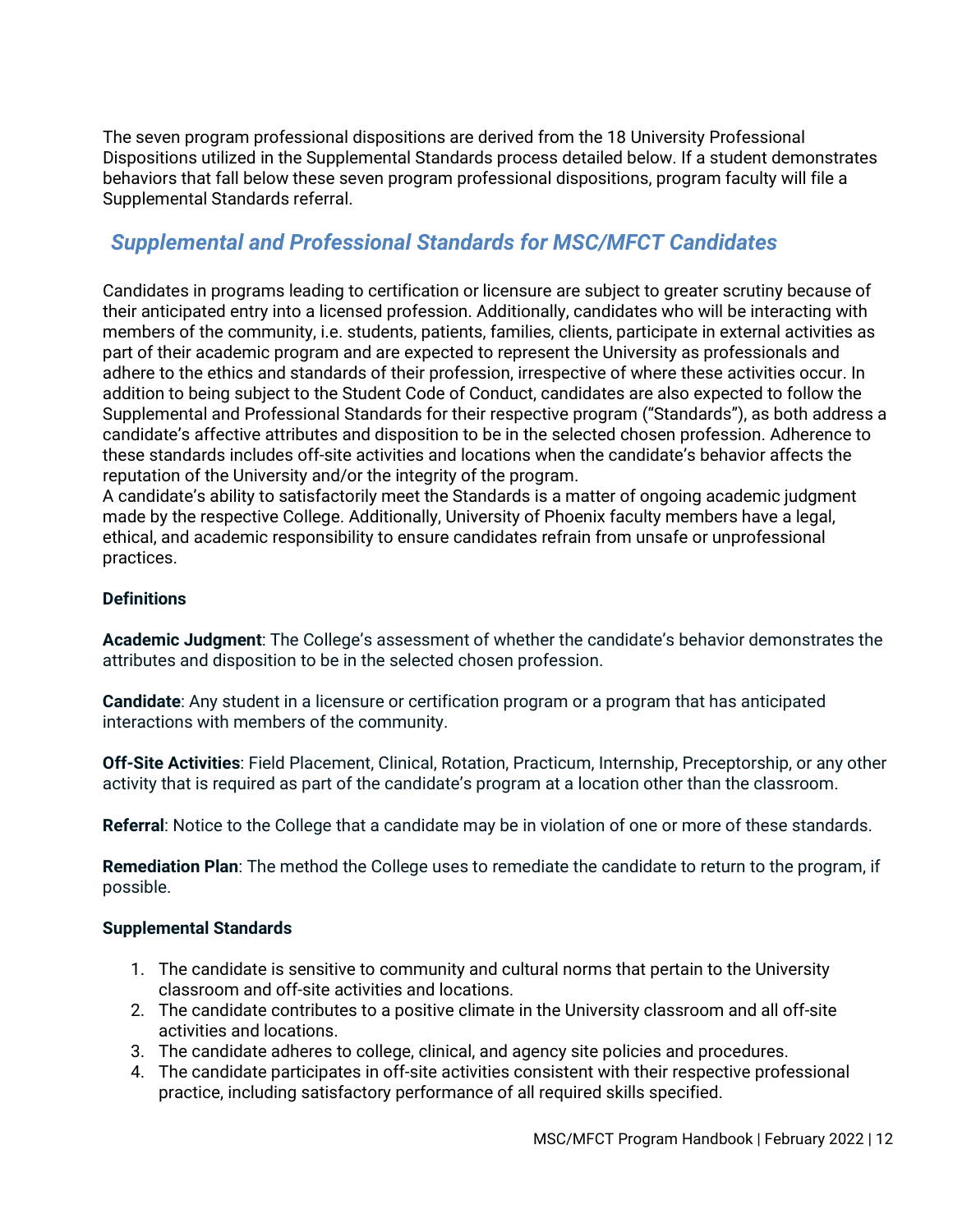- 5. The candidate maintains all state-mandated eligibility requirements for certification for placement and/or licensure.
- 6. The candidate only engages in practice for which they have been authorized or for which they have been educated/validated.
- 7. The candidate appreciates and values human diversity and shows respect for others' varied talents and perspectives.
- 8. The candidate values the development of critical thinking, independent problem solving, and performance capabilities in themself and those with whom they interact.
- 9. The candidate demonstrates mastery of written and spoken language for self-expression, as well as for effective interaction in all settings.
- 10. The candidate is committed to reflection and assessment and is open to receiving feedback.
- 11. The candidate is willing to give and receive help.
- 12. The candidate is a thoughtful and responsive listener.
- 13. The candidate maintains a pattern of meeting requirements in courses and external placements.
- 14. The candidate demonstrates a commitment to keeping abreast of new technology, ideas and understanding in their chosen field.
- 15. The candidate demonstrates a level of responsibility and ethical judgment appropriate for a professional.
- 16. The candidate is responsible for personal transportation to and from off-site activities.
- 17. The candidate maintains professionalism and confidentiality in virtual settings.
- 18. The candidate is committed to establishing a safe and supportive environment.

#### **College of Social and Behavioral Sciences: Counseling Professional Standards**

Candidates in MSC/MFCT counseling programs are required to follow guidelines as outlined below:

Marriage, Family and Child Therapy: [https://www.aamft.org/Legal\\_Ethics/Code\\_of\\_Ethics.aspx](https://www.aamft.org/Legal_Ethics/Code_of_Ethics.aspx)

#### **Supplemental and Professional Standards Referral Process & Procedure**

Upon notice that a candidate may not be meeting one or more of the Standards, the College will review the information, the candidate's history, and any additional information that will assist in appropriately addressing the issue(s) presented. If the respective College determines that a candidate may not be meeting one or more of the Standards, they may file a Referral.

Referrals provide the College the opportunity to review the candidate's behavior and determine whether counseling, remediation, or withdrawal from the program is appropriate. The process is designed to be remedial in nature, as the goal is for candidates to understand what is expected of them to be successful in their profession.

If at any time during the process the candidate fails to meaningfully participate, the College may recommend the student be withdrawn from the program. Program withdrawals must be approved by the College Dean.

Candidates are not permitted to have representation by an attorney or any other third party at any time during the process.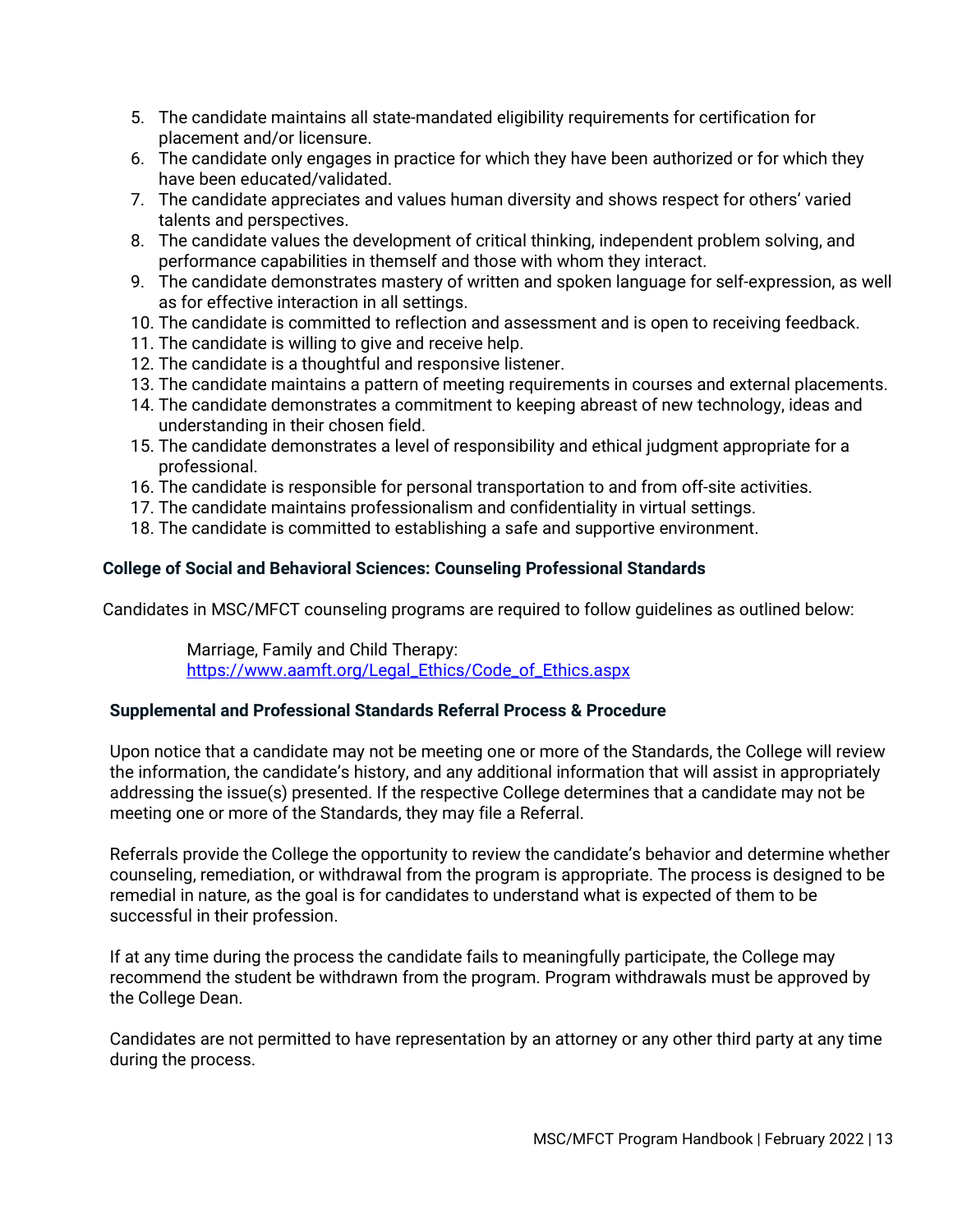This process is separate from the Student Code of Conduct disciplinary process, but they may run concurrently. Candidates charged with violating the Student Code of Conduct are subject to the policies, procedures, and sanctions under that policy in addition to these standards.

A Student Code of Conduct charge may be the basis for a Referral if the underlying incident indicates these Standards have not been met. Similarly, a Referral may be the basis for a Student Code of Conduct charge.

Candidates are not subject to expulsion for a Standards violation, only for a violation of the Student Code of Conduct if found responsible.

Notice of Referral

- 1. Once the College determines a Referral should proceed, the candidate will be provided a Letter of Referral identifying the applicable Standards and the student's deficiencies in meeting them.
- 2. Candidates have ten (10) calendar days from the date of receipt to provide a written response to the College. Candidates are required to respond to the Letter of Referral.
	- a. Failure to respond may result in the candidate being indefinitely suspended at the conclusion of the current course or immediately if not currently enrolled.
- 3. The candidate is required to meet with the College for the purpose of discussing the Referral and, if necessary, developing a Remediation Plan to correct identified deficiencies.
- 4. If a candidate fails to meet with the College within thirty (30) calendar days of the date of receipt of the Letter of Referral, the candidate will be suspended at the conclusion of the current course or immediately if the candidate is not currently enrolled. The candidate will remain suspended indefinitely until the Referral is resolved.

#### **Remediation Plan**

In the event a candidate is placed on a Remediation Plan, they will be provided with a written copy. The Remediation Plan includes what is required of the candidate and the allotted timeframe for completion.

The College has final authority over the terms of the Remediation Plan, which includes the following:

- 1. The candidate is expected to maintain regular contact with the College regarding their progress, including any barriers to completion.
- 2. The candidate must complete the Remediation Plan requirements in the time prescribed and submit documentation of completion to the College for review.
- 3. After review of the documentation by the College, the candidate will be notified in writing whether the Remediation Plan was successfully completed.
- 4. If a candidate does not successfully complete the Remediation Plan, the candidate will be suspended at the conclusion of their current course or immediately if not currently enrolled. Noncompletion may also result in an additional Referral.
	- a. A student suspended for failure to complete the Remediation Plan will be reinstated upon successful completion of the Remediation Plan.

#### **Retention Committee**

For candidates with more than one Referral or who engage in serious misconduct, the College may refer students to a Retention Committee. Any candidate with a history of more than two Referrals may be automatically referred to a Retention Committee. The process includes the following: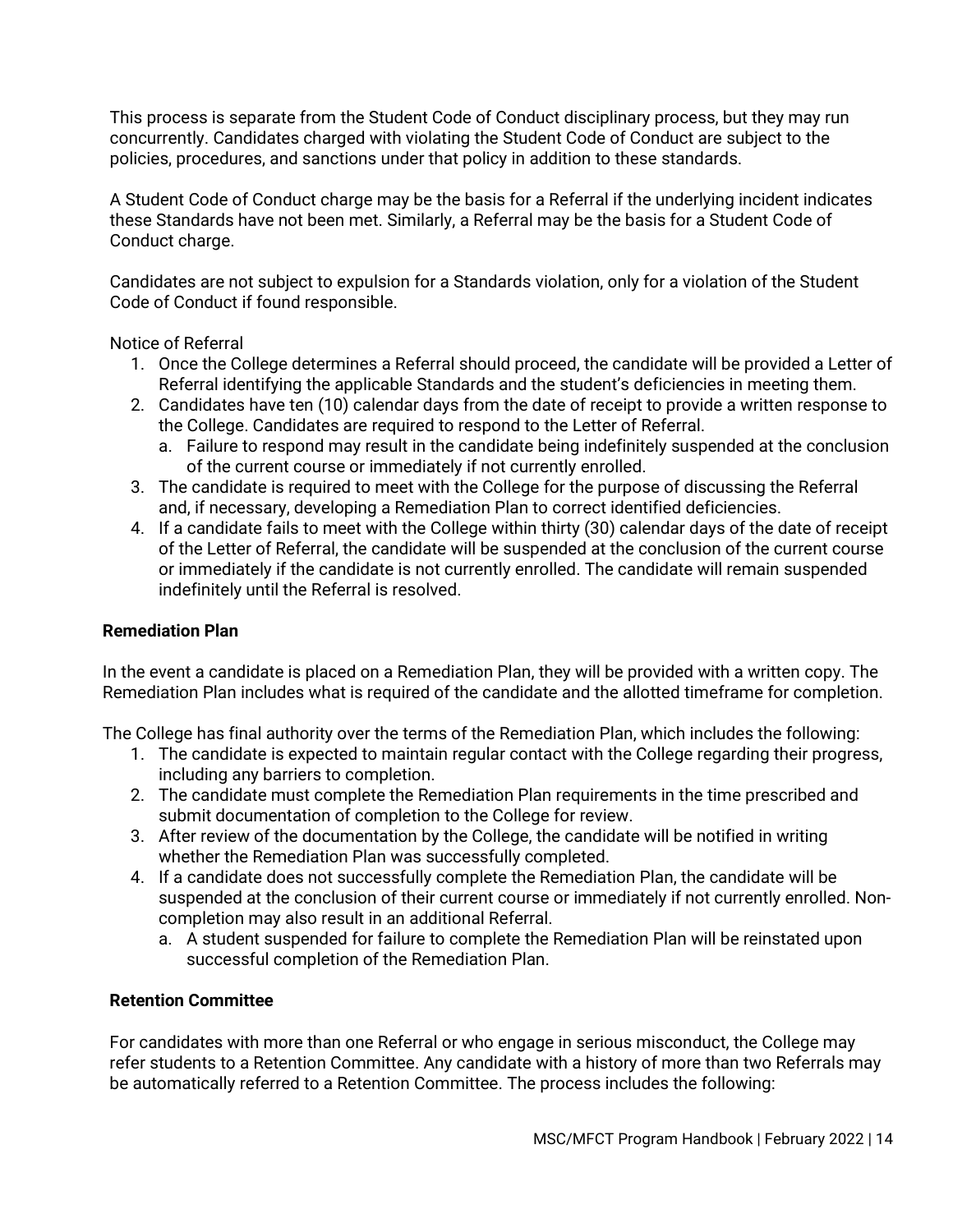- 1. Candidates will be notified in writing of the convening of a Retention Committee and potential outcomes.
- 2. Candidates have ten (10) calendar days from the date of notice to provide a written response.
	- a. Failure to respond may result in the candidate being suspended at the conclusion of the current course or immediately if not currently enrolled. A candidate suspended solely for failure to respond will remain suspended until the candidate's response is received and the student has met with the Retention Committee.
	- b. The candidate will be notified in writing of the decision of the Retention Committee, including any right of appeal.
- 3. Failure by the candidate to meet with the Retention Committee within thirty (30) calendar days following receipt of the notification will result in the candidate being suspended indefinitely at the conclusion of the current course or immediately if not currently enrolled. A candidate suspended solely for failure to meet with the Retention Committee will be reinstated upon meeting with the Retention Committee.
- 4. The Retention Committee is comprised of one member of College leadership and two (2) faculty members within the candidate's College.
- 5. The candidate has the opportunity to address the Retention Committee and is expected to provide insight regarding the Referral. The Retention Committee and the candidate will address the issues that appear to be hindering the candidate's academic progress and possible solutions. The Retention Committee will determine whether a Remediation Plan or withdrawal from the program is necessary.
- 6. After meeting with the candidate, the Retention Committee will deliberate and make one of the following decisions:
	- a. Take no action;
	- b. Institute a Remediation Plan; or
	- c. Withdraw the candidate from the program.

#### **Decision**

The candidate will be notified in writing within seven business days of the Retention Committee's decision and information on the appeal process if applicable. Any decision by the Retention Committee is part of the candidate's record and may be taken into consideration should the candidate receive any future referral. The following further explains the Committee's decision:

- 1. Take No Action
	- a. No further action steps are necessary by the candidate.
	- b. A decision to take no action is final and cannot be appealed.
- 2. Institute a Remediation Plan
	- a. A Remediation Plan will be instituted according to the above-titled section.
	- b. A decision to institute a Remediation Plan is final and cannot be appealed.
- 3. Withdraw the Candidate from the Program
	- a. Upon a decision that the candidate be withdrawn from the program, the candidate will be scholastically suspended.
	- b. A summary report, generally containing findings and recommendations, will be forwarded to the College Dean, who has the ultimate authority to accept, reject, or modify the recommendation of the Retention Committee and render a final decision.
	- c. The candidate has the right to appeal a final program withdrawal to the Central Administration Appeals Committee (CAAC).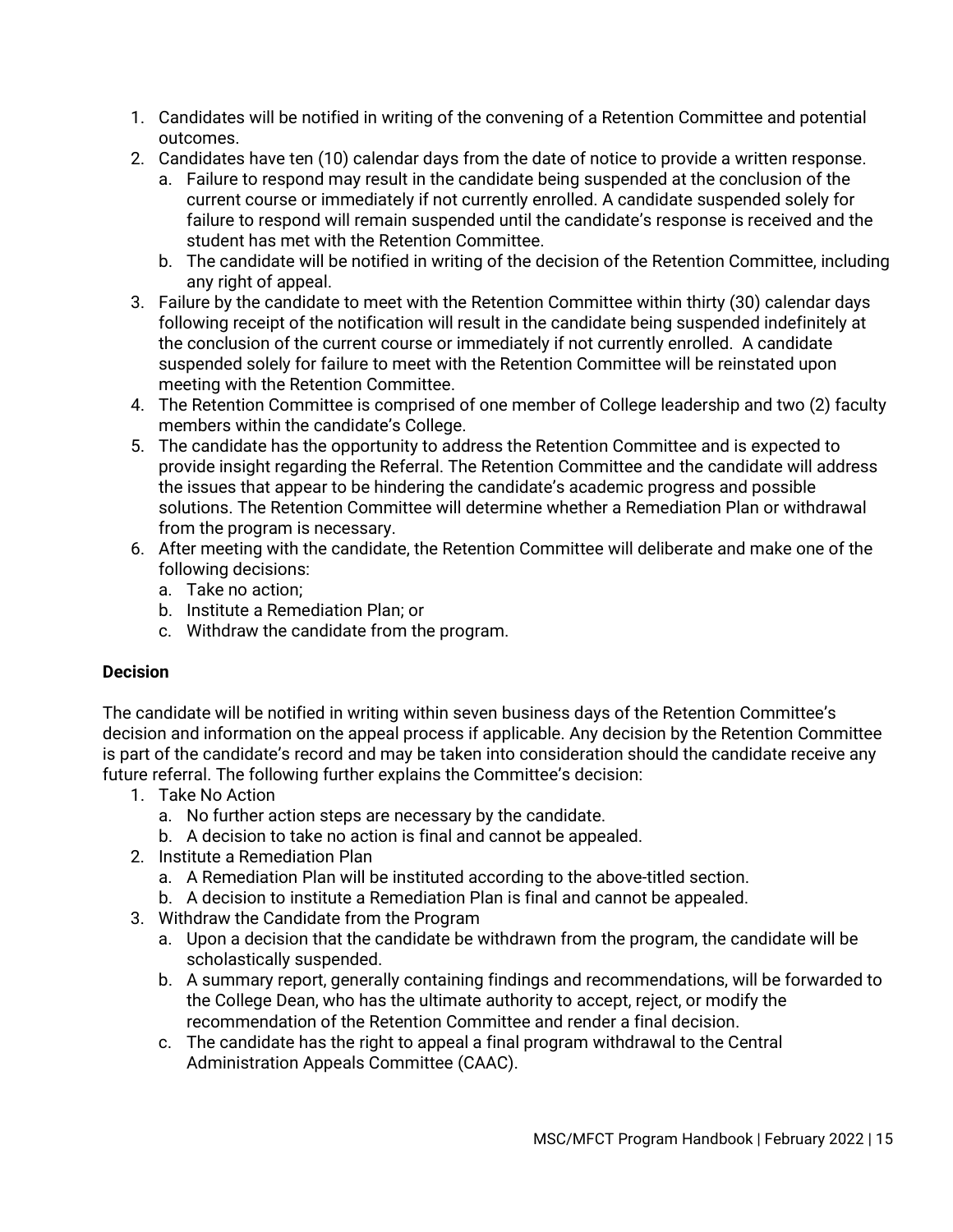- i. The candidate must file a written statement within ten (10) calendar days of receipt of the decision. The notification will provide the student with information on submitting such appeal.
- ii. If no appeal is filed within ten (10) calendar days of receipt of the decision, the program withdrawal is final, and the student will remain scholastically suspended.
- d. Central Administration Appeals Committee details:
	- i. The CAAC is comprised of three senior University representatives, at least one of which is from the appropriate College.
	- ii. The CAAC reviews information provided by the College, including any information considered by the Retention Committee and the candidate's written appeal.
	- iii. The CAAC will make one of the following decisions:
	- iv. Uphold the program withdrawal.
	- v. Reverse the withdrawal and reinstate the candidate back into the program and remediate, if applicable.
	- vi. The student will be notified in writing of the CAAC's decision.
	- vii. The decision of the CAAC is final.

## **Section 4: Degree Requirements**

## <span id="page-18-1"></span><span id="page-18-0"></span>*Academic Standing and Scholastic Disqualification*

Students in this program may not attend any further courses after being assigned a grade of incomplete in MFCC/544, MFCC/554, MFCC/503, MFCC/557, MFCC/567 and MFCC/505. All MFCT courses, except for courses that are outlined in the syllabus as Pass/Fail, must be completed with a grade of "B-" or better. MSC students will be placed on Scholastic Disqualification if a minimum grade of "B-" is not attained. If a student repeats a course due to receiving a grade that is less than a "B-" and does not receive a grade of "B-" or better the second time, the student will be scholastically suspended, permanently withdrawn, from this program. Students who have been scholastically disqualified will not be allowed to continue in their degree program until they have taken the following steps:

Completion of the academic progression student agreement form, signed by the student and returned to the appointed administrator.

Retake of the course which placed them on scholastic disqualification and satisfy the grade requirement.

**Note**: Students who are removed from their clinical placement or receive an unapproved self-termination must complete the Supplemental Standards process instead of the academic progression student agreement form.

Students must successfully complete MFCC/503 Graduate Portfolio II and MFCC/505 Graduate Portfolio III in order to continue in this program. Students who do not successfully complete MFCC/503 and MFCC/505 may not enroll in any subsequent coursework until the course has been successfully completed. Students who fail MFCC/503 and MFCC/505 may repeat the course after three (3) months and will be required to follow the Supplemental and Professional Standards referral process. Students will have 3 attempts. If the student does not meet the minimum grade requirement on the third attempt, the student will be scholastically suspended, permanently withdrawn, from this program. Students who fail to meet the minimum grade requirement for MFCC/502, MFCC/503, MFCC/505,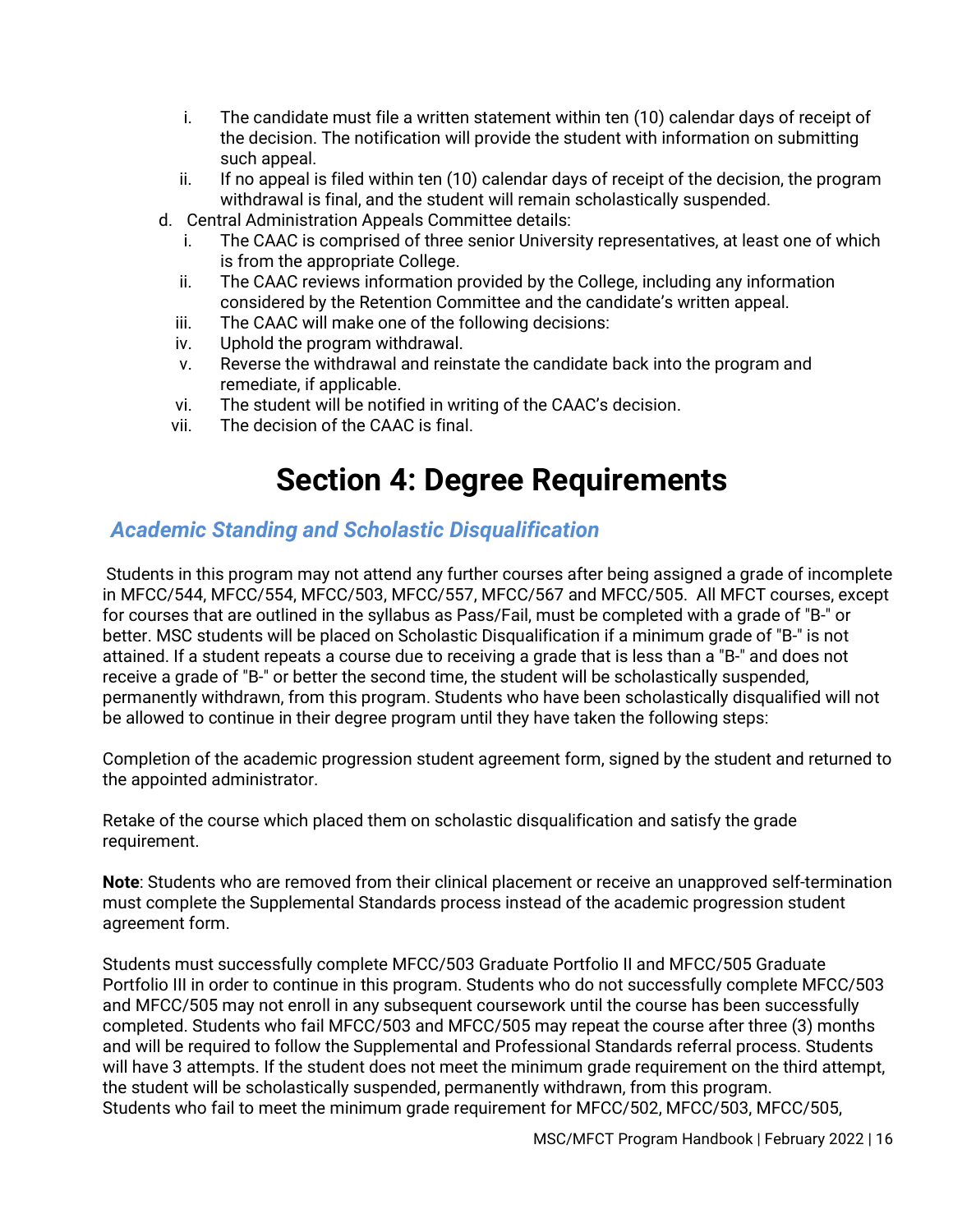MFCC/592, MFCC/597A, and MFCC/597B will be required to follow the Supplemental and Professional Standards referral process. Portfolio courses and Clinical Placements are key components of the MSC/MFCT program and failure to meet the minimum grade requirement will require a robust remediation plan with input from a college designee.

Students in the College of Social and Behavioral Sciences graduate programs may not transfer credit to the University from courses taken from other schools while academically or scholastically disqualified.

## <span id="page-19-0"></span>*Academic Appeal Policies*

In addition to the appeal policy detailed above in the Supplemental and Professional Standards process, the University has established specific processes for students to submit grievances for violations or misapplication of a current policy, procedure, or established practice. Except as otherwise provided, students should first attempt to informally resolve their concerns with the department representative(s) involved or a supervisor. If the issue cannot be resolved through informal means, the student may file a formal grievance in writing with [Resolution Services](https://www.phoenix.edu/about_us/contact_us/dispute-management.html) for an impartial evaluation. For additional information please refer to the Academic Catalog.

The University has also established student appeals process for exceptions to academic policies through the Student Appeals Center (SAC). Exceptions may be granted based upon academic rationale and the student's individual circumstances. Students must provide the reason(s) why an exception should be granted, refer to each specific policy being appealed, and provide all relevant supporting documentation. The SAC determines the eligibility of the request and whether it will go forward. If a student's initial SAC appeal is denied that decision may be reviewed by a SAC 2nd Level Committee if the student provides new information not previously considered. SAC decisions are ineligible for appeal through any other entity within University of Phoenix.

## <span id="page-19-1"></span>*University of Phoenix Approved Writing Style Guide*

The University of Phoenix-approved writing style guide is the *Publication Manual of the American Psychological Association*, *Seventh Edition*. As a suggestion, purchase the manual before the first course of the program as it will be useful throughout your program. In the University of Phoenix Course Materials, this book is referred to as both the *APA Manual* and the *University of Phoenix Approved Style Guide*. *Students are expected to have well-developed writing skills appropriate for graduate level work and to understand APA writing style format to be accepted into the program.* Graduate school requires a good deal of writing in each class. Further, it is a professional expectation in counseling.

The APA manual contains specifications for researching, writing, documenting, and formatting typewritten work. The nature of each assignment will dictate which section of the manual is useful. For example, students might consult the manual to determine how to outline a five-page paper, create citations, and format the paper (including title page and reference page). The [Center for Writing](https://multimedia.phoenix.edu/cms/cwe)  **[Excellence](https://multimedia.phoenix.edu/cms/cwe)** provides a tutorial on APA style for students and faculty.

## <span id="page-19-2"></span>**Section 5: Field Experience/Clinical Placements**

## <span id="page-19-3"></span>*Field Experience/Clinical Placements*

Field experience/clinical placement occur in practicum and internship courses and are supervised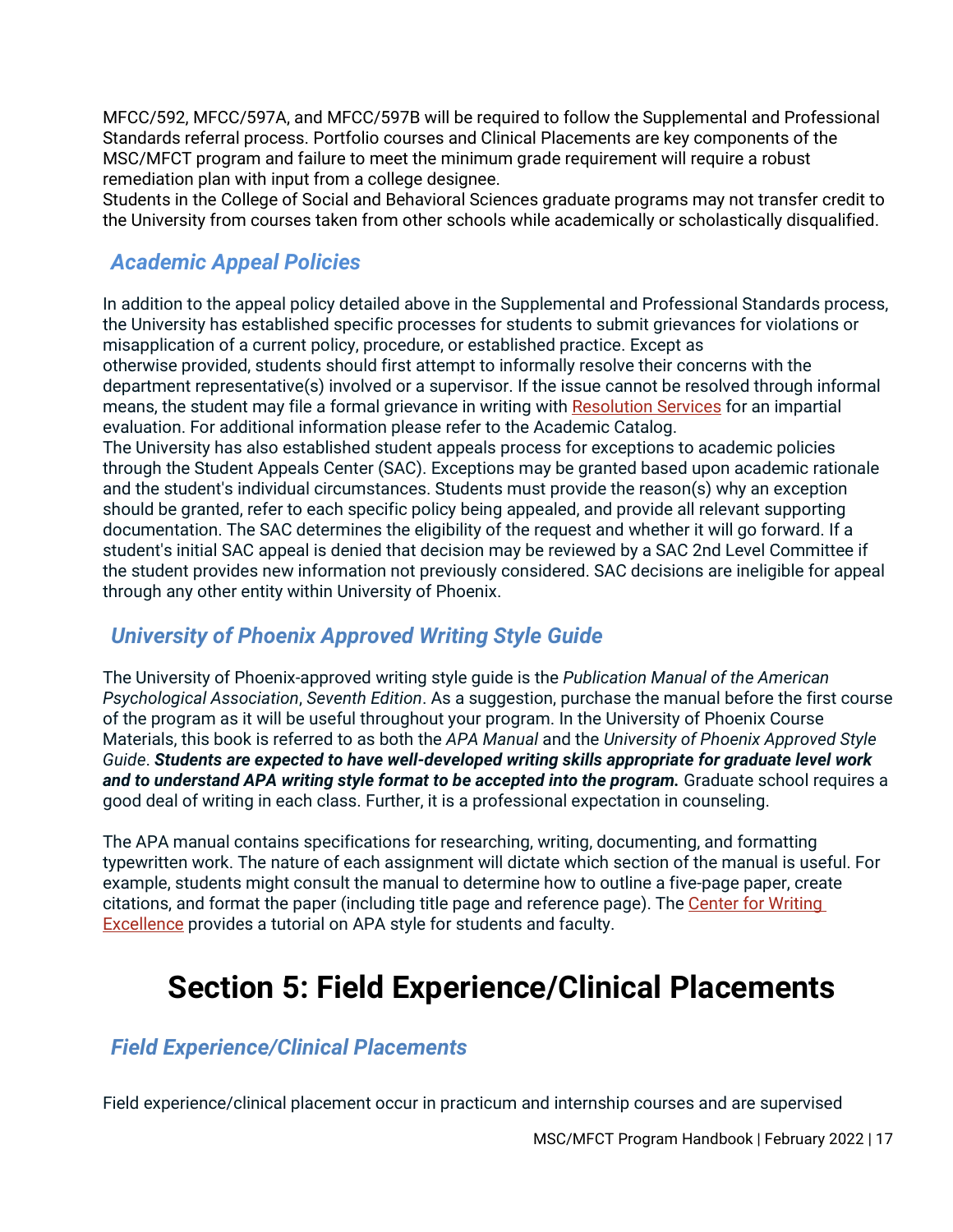clinical experiences that provide opportunities for students to counsel clients in community settings. Students do not begin Practicum and Internship until the last year of their studies after fulfilling all requirements for clinical placement. With support from Field Placement Coordinators, students are responsible for finding the site for their clinical placements.

#### **Important Facts:**

Field Placement Coordinators contact students approximately six months prior to practicum. Clinical courses, MFCC 592 Practicum and MFCC 597A and 597B Internship requires weekly attendance to synchronous class; date and time to be determined by course faculty.

Practicum and Internship courses are taken consecutively; MFCC 592 is 10 weeks; MFCC 597A and 597B are fifteen weeks each for a total of 40 weeks.

During the 40 weeks of clinical courses students will average between 10 to 20 hours per week at a clinical placement site.

Students will record direct client hours and other indirect hours completed at the clinical placement site. A minimum of 300 direct client hours are required to graduate.

## <span id="page-20-0"></span>*Eligibility*

To be eligible for practicum/internship, students must have fulfilled the appropriate course prerequisites. If you have questions, contact your Academic Counselor.

Students must also be enrolled in a practicum/internship course before clinical placement hours can begin. Course numbers by program are as follows:

MFCC/592: Practicum MFCC/597A: Internship A MFCC/597B: Internship B

#### <span id="page-20-1"></span>**Practicum MFCC/592**

This course focuses on the assessment and continuing development of counseling skills and includes regular synchronous interactions with faculty and peers. Students have a variety of opportunities to receive feedback and to evaluate their ability to integrate theory into practice. Individualized practice sessions and feedback are designed into the course. Students serve at approved clinical sites where they provide psychotherapy services to clients under the direction of an approved licensed site supervisor. Legal and ethical issues include spousal/partner abuse assessment and intervention, child abuse assessment and reporting, elder/dependent adult abuse and assessment, and suicide risk assessment and intervention**.** The expectation is that students should complete at least 40 direct client hours during practicum.

#### <span id="page-20-2"></span>**Internship MFCC/597A & MFCC/597B**

Internship is a continuation of students supervised clinical experience. Internship is divided into two sections, each lasting 15 weeks. Students serve at approved clinical sites where they provide psychotherapy services to clients under the direction of an approved licensed site supervisor. The expectation is that students will complete 300 direct client hours by the end of practicum and internship.

### <span id="page-20-3"></span>*Professional Liability Insurance*

MSC/MFCT Program Handbook | February 2022 | 18 Students are required to obtain Professional Liability Insurance prior to direct client contact in clinical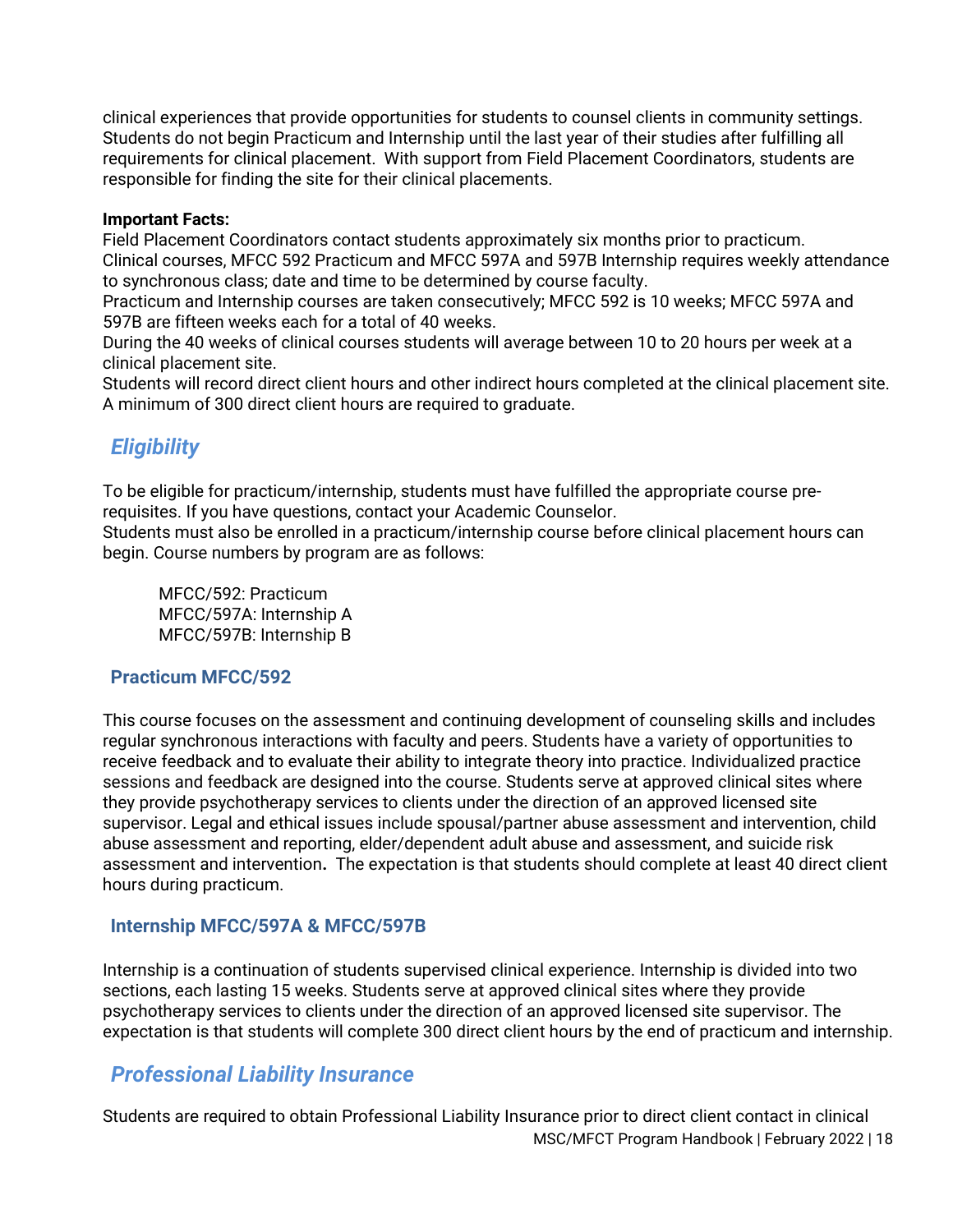courses. Students must provide proof of insurance with a Certificate of Insurance in their name at the first clinical placement course workshop (Week 1). Student membership in the California Association of Marriage and Family Therapist (CAMFT) or American Counseling Association (ACA) will provide the opportunity to obtain Professional Liability insurance at no cost as part of membership benefits.

## <span id="page-21-0"></span>*Site Placement*

The University enters into contractual agreements with clinical placement sites. These agreements clarify expectations and seek to ensure students have a rich clinical training and supervision experience. Students are required to secure their own clinical placement sites from one of the approved, contracted sites on record or submit a request to the field placement coordinator to have a site approved. Students are encouraged to make careful decisions regarding the selection of clinical placement sites. Work and home schedules may require adjustment to work effectively with the site requirements and meet the clinical service hour requirements for each course and for licensure.

## <span id="page-21-1"></span>*Responsibilities and Expectations for Clinical Placements*

It is every student's personal responsibility to apply, present professionally, submit a cover letter and resume, and interview for the position at the selected agency (if an interview is required by the agency). There may be additional requirements such as background checks or fingerprinting required at the selected site. We recommend that students consider a variety of sites to ensure timely placement and to receive a wide range of experience. Upon being offered a practicum or internship position, submit paperwork required by the campus, which includes the signed Supervision Contract from the site supervisor.

Students are expected to perform the agreed upon duties while supervised by the site supervisor and practicum/internship instructor. Students are expected to be on time and always demonstrate professional and ethical behaviors. Students are required to attend supervision on site as well as in weekly practicum/internship classes. Students are required to submit an up-to-date weekly log of their practicum/internship activities to their site supervisor and course faculty member for a signature. Signed weekly logs are uploaded to TK20.

## <span id="page-21-2"></span>*Synchronous Clinical Course Meetings*

Students are required to attend weekly synchronous class meetings with the practicum/internship course faculty. Attendance and participation in 1.5 hours of weekly, synchronous class is a mandatory requirement for all field experience students. If a student misses more than two synchronous class meetings during the course, they will be required to retake the course. Arriving habitually late is not viewed as professional behavior and may impact your grade. To facilitate full attention and active participation, students are required to be in a confidential setting during synchronous class meetings.

## <span id="page-21-3"></span>*Safety Policies and Procedures for Home Visits*

If services are to be provided at a client's home instead of at an agency's location, clinic, hospital, or care facility, the agency agrees to implement formal policies and procedures to protect the safety of the student's educational experience. These policies include student training on safety protocols, check-in and check-out procedures, client screening processes, permission to use mobile phones, and the accompaniment of an agency licensed supervisor to all in-home service sessions. Under NO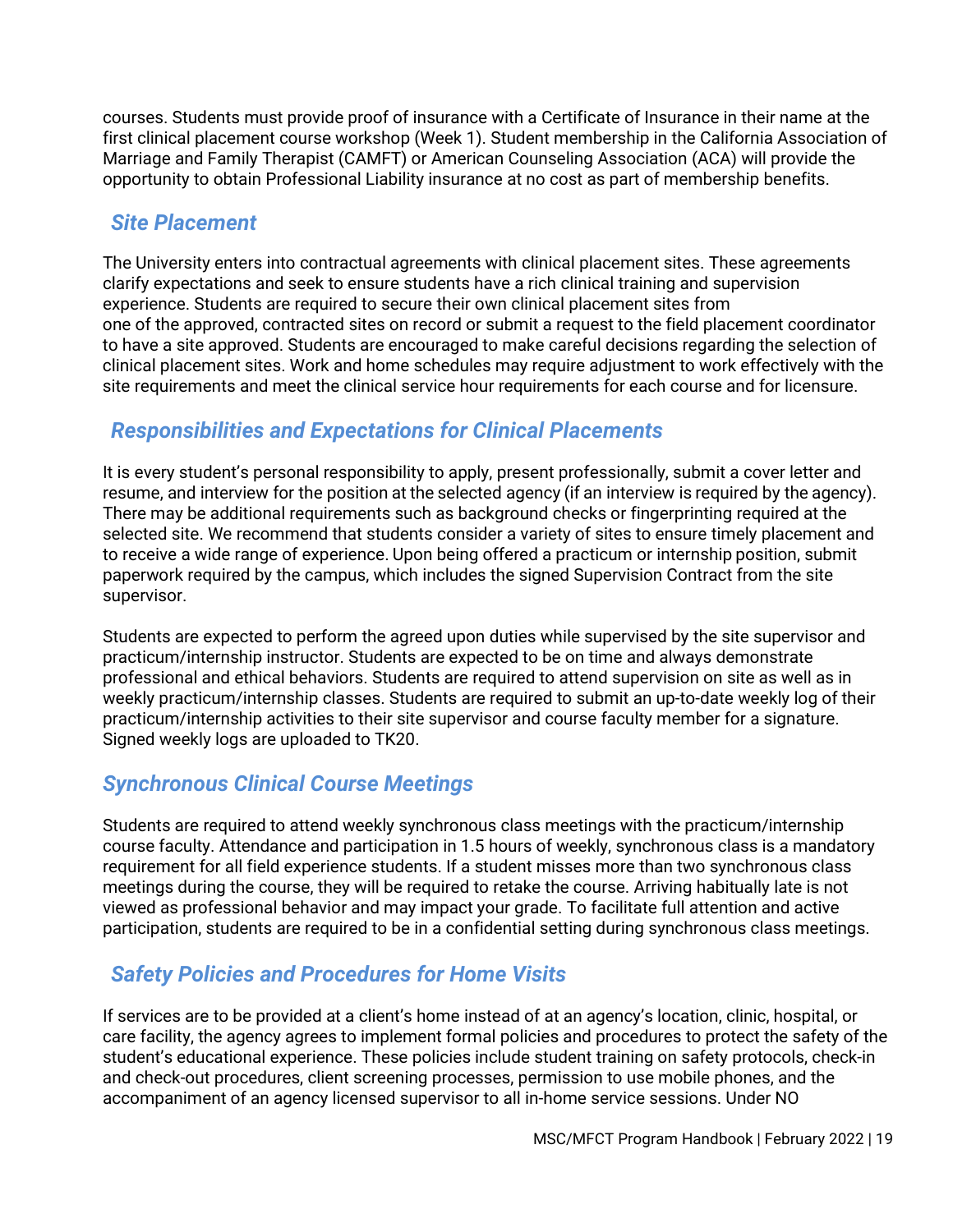circumstances should students provide in-home services without an agency supervisor being physically present. Before starting any agency-related assignments or home visits, the agency must provide written policies and procedures on safety protocols. Students must also sign a statement acknowledging that they've received a copy of the agency's written policies and procedures as well as notice of the applicable training that will be provided to the supervising University faculty member. The agency is responsible for any claims or damages brought by any student, client, or third party arising out of in-home service care. Additional information is provided in the agency Affiliation Agreement. Additionally, students are required to fulfill all agreements with the placement site and are not allowed to leave the site until the internship course is complete even if they have completed their hours.

## <span id="page-22-0"></span>*Paid Practicum/Internship Policy*

Paid practicum/internships are allowed. If students complete practicum/internship hours at their place of employment, they must be supervised by someone other than their employer supervisor; they must complete their hours doing something unrelated to their employment duties and they may not complete practicum/internship hours during their regular hours of employment. For example, if a student's regular work hours are 8 a.m. to 5 p.m., they may complete required practicum/internship hours between 6 a.m. and 8 a.m. or between 5 p.m. and 9 p.m.

## **Section 6: Faculty**

<span id="page-22-1"></span>MFCT Program Faculty are working practitioners and role-models dedicated to ethical practice in teaching, supervision, research, scholarship, advocacy, clinical practice, service, and leadership. Faculty are subject matter experts in the courses they teach.

## **. Section 7: Resources**

## <span id="page-22-3"></span><span id="page-22-2"></span>*Procedures for Disseminating Information*

It is important that students are aware of programmatic changes, current professional and academic events and learning opportunities. Students receive information through mass emails, faculty announcements in class, and in the electronic forums/Blackboard Classroom.

## <span id="page-22-4"></span>*Professional Affiliations*

Students are encouraged to join the California Association for Marriage and Family Therapy (CAMFT) or the American Counseling Association (ACA). In addition, students are encouraged to participate by attending meetings, volunteering time and services, submitting manuscripts for publication, attending conferences, and speaking at conferences.

## <span id="page-22-5"></span>*Counseling Skills Center*

The University of Phoenix California Counseling Skills Center (CSC) offers free telehealth therapy services to university and community members who reside within the state of California. Services are provided by student counselors who are in their clinical course and who are supervised by licensed clinicians.

MSC/MFCT Program Handbook | February 2022 | 20 This may afford the opportunity for some students to complete their practicum and internship hours at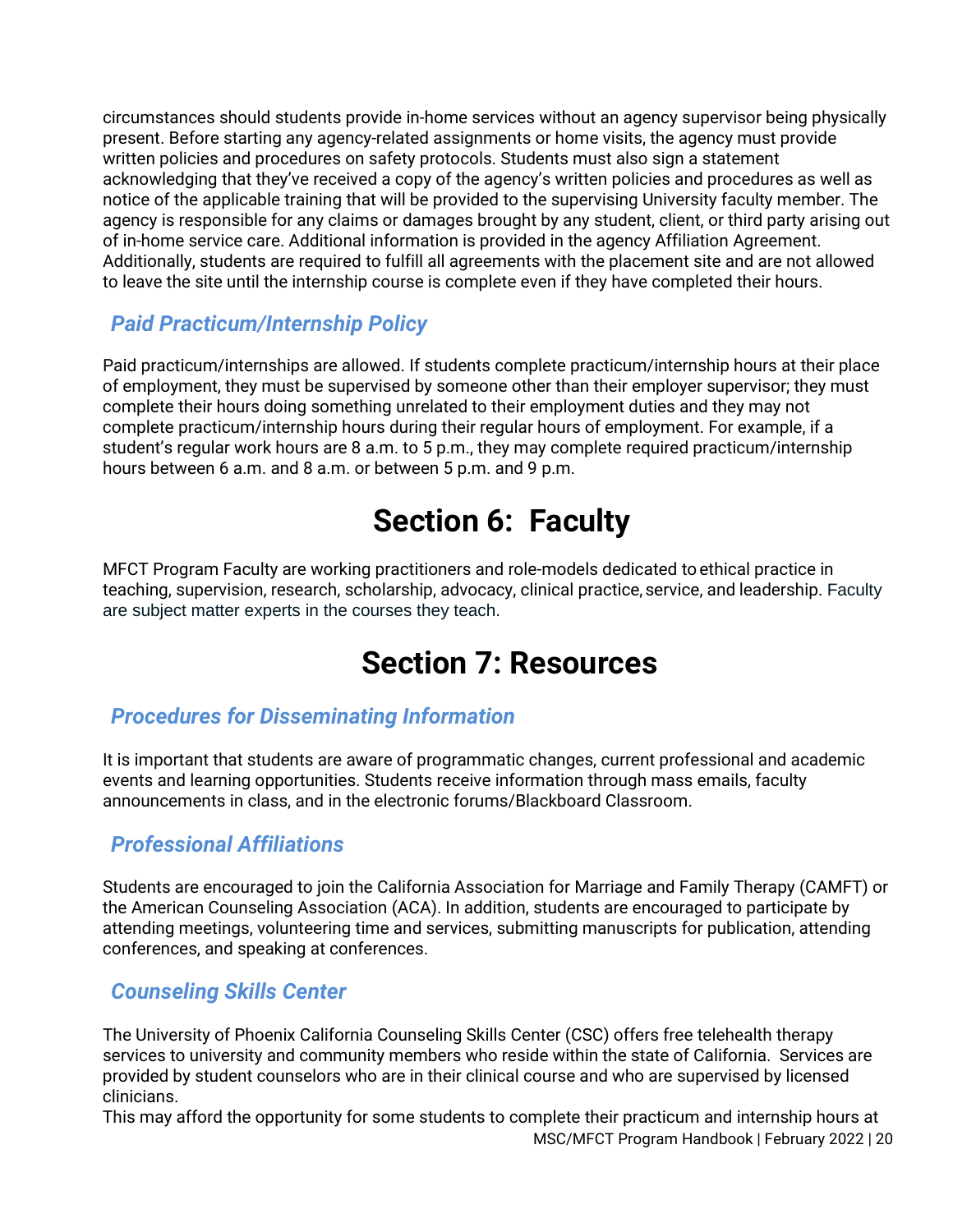the CSC. [The Counseling Skills Center](https://www.phoenix.edu/students/counseling-skills-centers.html) is an educational training facility that models mental health clinics.

### <span id="page-23-0"></span>*Online Resources*

The MSC/MFCT program offers several online resources to facilitate learning and developmentof core competencies. The University of Phoenix classroom includes student textbooks in electronic format, an extensive online library the (University Library), access to online support, and links to assistance with educational tasks (such as writing, researching, and subject tutoring). Students will access the University of Phoenix classroom throughout their program.

## <span id="page-23-1"></span>*Program Certification*

Students may submit any requests for program certification related to credentialing and employment through the Field Placement Team, who will evaluate and provide such certification in consultation with Accreditation and Regulatory Compliance (ARC), administrative faculty. Faculty may provide personal references for students, with appropriate consideration as to their knowledge of the student's progress in the program, the program the student attended, and the faculty members' area of expertise within the scope of program instruction.

### <span id="page-23-2"></span>*Student Counseling Services*

Although it is not the policy of this University to require personal or career counseling as a program requirement, the University of Phoenix recognizes personal issues can impede academic and clinical functioning because of the professional development that takes place within courses and training. Undergoing counseling as a personal growth opportunity, as well as having the experience of being a client, can be cathartic, and is generally a healthy approach to maintaining mental wellness. It is strongly recommended for all counseling professionals. Information on counseling services is available in the Life Resource Center accessible through the student website. Students also have access to Career Services for Life<sup>®</sup> until they retire. These services include career coaching, resume building templates, and access to job boards. Links to counseling services and Career Services for Life® can be found by students in the Virtual Student Union (VSU). The VSU is a centralized hub for student resources located on the student's homepage of their student portal.

## <span id="page-23-3"></span>*Disability Services*

University of Phoenix recognizes and accepts the obligations under the Rehabilitation Act of 1973, the Americans with Disabilities Act of 1990 (ADA), and the ADA Amendments Act of 2008, prohibiting discrimination on the basis of disability and requiring institutions of postsecondary education to provide reasonable accommodations to qualified individuals with a disability in all programs, activities, and employment.

In order for the University to provide eligible students with a disability with reasonable accommodations, the student must submit an official request for services to a disability services advisor. All students seeking accommodations must contact their disability services advisor in order to begin the selfdisclosure and accommodation process. University of Phoenix Disability Services Office is available to assist employees and faculty members with disabilities who request accommodations and can be found at the [University of Phoenix Disability Services](https://www.phoenix.edu/students/disability-services.html) site.